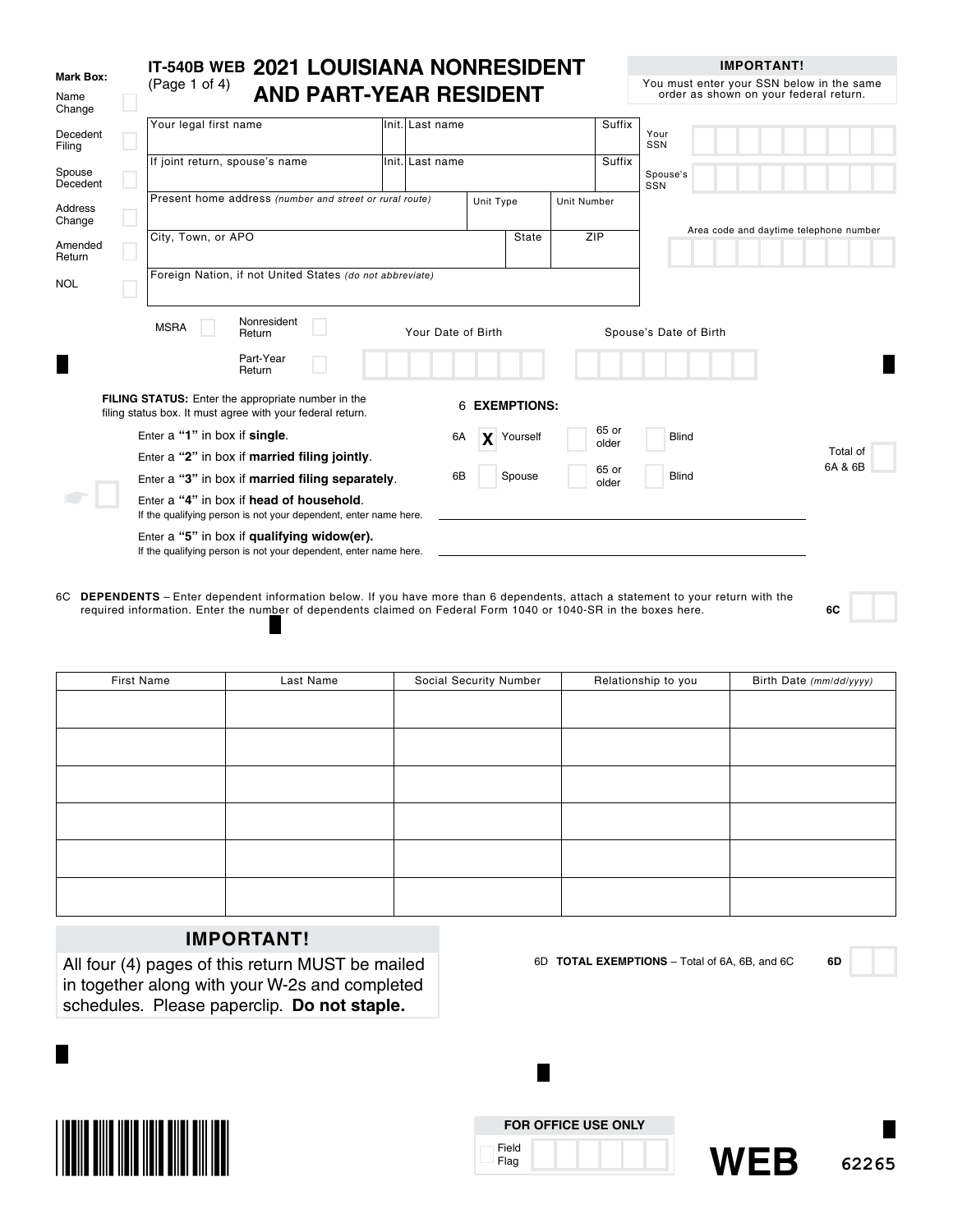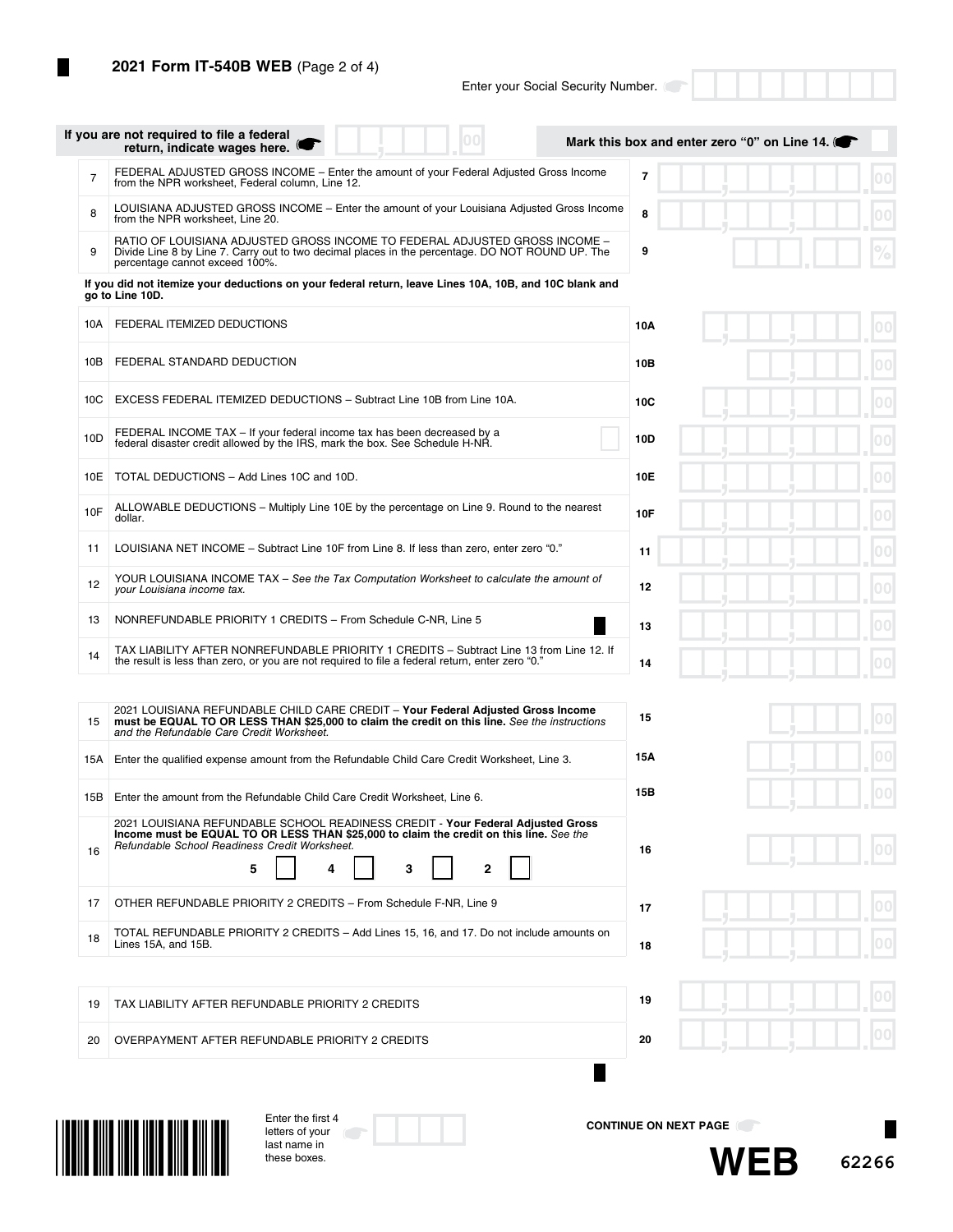### **2021 Form IT-540B WEB** (Page 3 of 4)

23 CONSUMER USE TAX

21 NONREFUNDABLE PRIORITY 3 CREDITS - From Schedule J-NR, Line 16

22 ADJUSTED LOUISIANA INCOME TAX – Subtract Line 21 from Line 19.

|  |  | Enter your Social Security Number. |
|--|--|------------------------------------|

No use tax due.

Amount from the Consumer Use Tax Worksheet.

**21**

**22**

**23**

|  | لجب |  | $\overline{\phantom{a}}$ | 00 <br>ш      |  |
|--|-----|--|--------------------------|---------------|--|
|  |     |  |                          | 00<br>00<br>ш |  |
|  |     |  |                          | 00            |  |

|              | 24 | TOTAL INCOME TAX AND CONSUMER USE TAX - Add Lines 22 and 23.                               | 24 |  |
|--------------|----|--------------------------------------------------------------------------------------------|----|--|
|              | 25 | OVERPAYMENT OF REFUNDABLE PRIORITY 2 CREDITS – Enter the amount from Line 20.              | 25 |  |
|              | 26 | REFUNDABLE PRIORITY 4 CREDITS - From Schedule I-NR, Line 6                                 | 26 |  |
|              | 27 | AMOUNT OF LOUISIANA TAX WITHHELD FOR 2021 - Attach Forms W-2 and 1099.                     | 27 |  |
|              | 28 | AMOUNT OF CREDIT CARRIED FORWARD FROM 2020                                                 | 28 |  |
| AYMENTS      | 29 | AMOUNT PAID ON YOUR BEHALF BY A COMPOSITE PARTNERSHIP FILING<br>Enter name of partnership. | 29 |  |
| $\mathbf{a}$ | 30 | AMOUNT OF ESTIMATED PAYMENTS MADE FOR 2021                                                 | 30 |  |
|              | 31 | AMOUNT PAID WITH EXTENSION REQUEST                                                         | 31 |  |

| 32 | TOTAL REFUNDABLE TAX CREDITS AND PAYMENTS - Add Lines 25 through 31.                                                                                                                                                    | 32 |
|----|-------------------------------------------------------------------------------------------------------------------------------------------------------------------------------------------------------------------------|----|
| 33 | OVERPAYMENT – If Line 32 is greater than Line 24, subtract Line 24 from Line 32. Your overpayment may be<br>reduced by Underpayment of Estimated Tax Penalty. Otherwise, go to Line 40.                                 | 33 |
| 34 | UNDERPAYMENT PENALTY – See the instructions for Underpayment Penalty and Form R-210NR.<br>If you are a farmer, check the box.                                                                                           | 34 |
| 35 | ADJUSTED OVERPAYMENT - If Line 33 is greater than Line 34, subtract Line 34 from Line 33, and enter on<br>Line 35. If Line 34 is greater than Line 33, subtract Line 33 from Line 34, and enter the balance on Line 40. | 35 |
| 36 | TOTAL DONATIONS - From Schedule D-NR, Line 20                                                                                                                                                                           | 36 |

37 SUBTOTAL – Subtract Line 36 from Line 35. This amount of overpayment is available for credit or refund.

| ų | ŋ | 00                  |
|---|---|---------------------|
| ۹ |   | 00<br>п             |
| ų |   | 0 <sub>0</sub><br>п |
| ų |   | 0 <sub>0</sub>      |
|   |   | 0 <sub>0</sub>      |

|  |  | в |
|--|--|---|
|  |  | I |

|               | 38 | AMOUNT OF LINE 37 TO BE CREDITED TO 2022 INCOME TAX                                                                                                                                                                                                                                                                                                                                                                                                      | <b>CREDIT</b><br>38                                                                                         |
|---------------|----|----------------------------------------------------------------------------------------------------------------------------------------------------------------------------------------------------------------------------------------------------------------------------------------------------------------------------------------------------------------------------------------------------------------------------------------------------------|-------------------------------------------------------------------------------------------------------------|
| DUE<br>REFUND | 39 | AMOUNT TO BE REFUNDED – Subtract Line 38 from Line 37. If mailing to LDR, use Address 2 on the next page.<br>Enter a "2" in box if you want to receive your refund by paper check.<br>Enter a "3" in box if you want to receive your refund by direct deposit. Complete<br>information below. If information is unreadable, you are filing for the first time, or if<br>you do not make a refund selection, you will receive your refund by paper check. | 39<br><b>REFUND</b>                                                                                         |
|               |    |                                                                                                                                                                                                                                                                                                                                                                                                                                                          | DIRECT DEPOSIT INFORMATION                                                                                  |
|               |    | Checking<br>Savings<br>Type:                                                                                                                                                                                                                                                                                                                                                                                                                             | Will this refund be forwarded to a financial<br>No<br>Yes<br>institution located outside the United States? |
|               |    | Routing<br>Number                                                                                                                                                                                                                                                                                                                                                                                                                                        | Account<br>Number                                                                                           |
|               |    | Enter the first 4                                                                                                                                                                                                                                                                                                                                                                                                                                        | <b>COMPLETE AND SIGN RETURN ON NEXT PAGE</b>                                                                |



letters of your last name in these boxes.

**37**



**62267**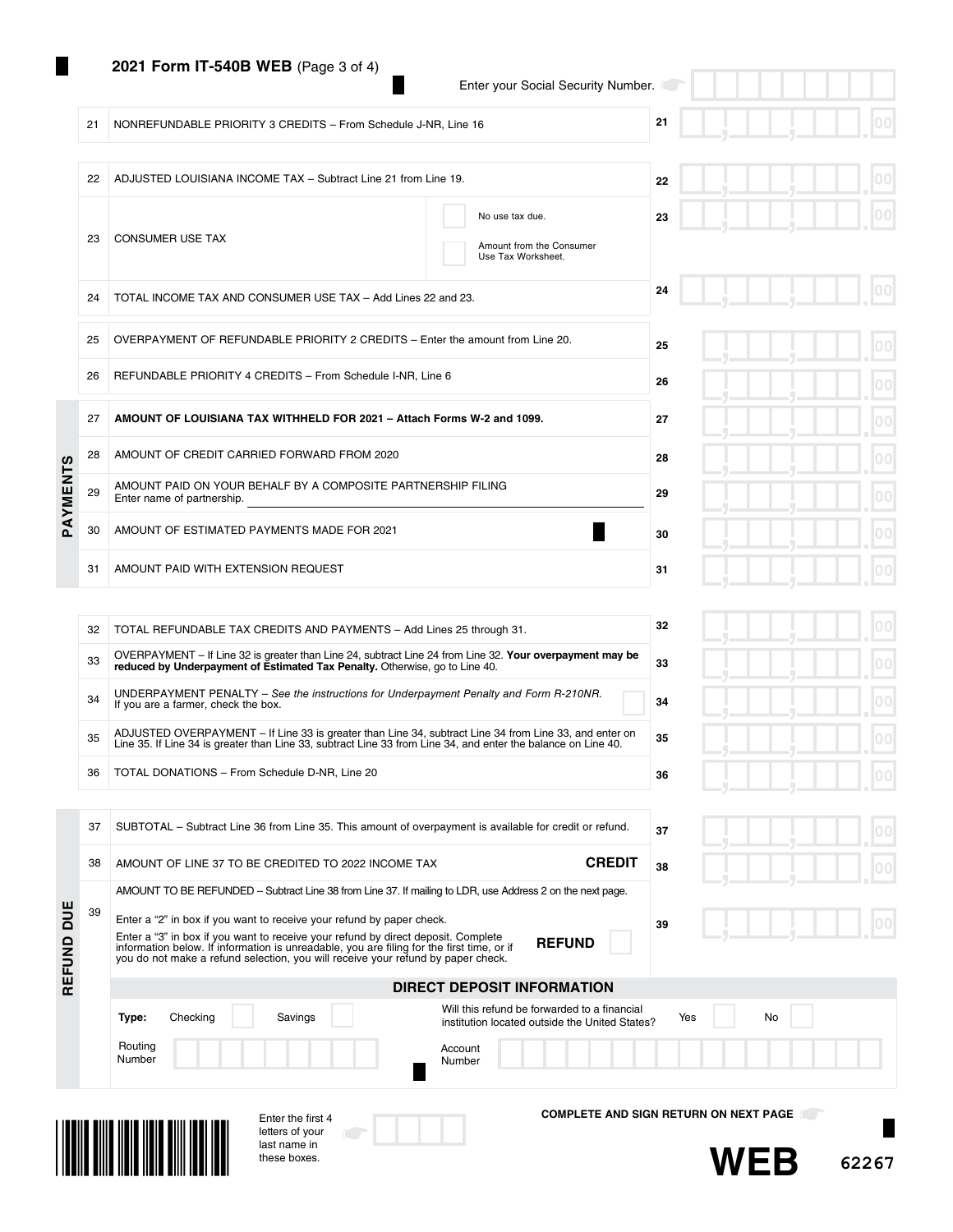### **2021 Form IT-540B WEB** (Page 4 of 4)

Enter your Social Security Number.

|                      | 40 | AMOUNT YOU OWE - If Line 24 is greater than Line 32, subtract Line 32 from Line 24.                                                                         |    | 40 |  |
|----------------------|----|-------------------------------------------------------------------------------------------------------------------------------------------------------------|----|----|--|
|                      | 41 | ADDITIONAL DONATION TO THE MILITARY FAMILY ASSISTANCE FUND                                                                                                  | 41 |    |  |
|                      | 42 | ADDITIONAL DONATION TO THE COASTAL PROTECTION AND RESTORATION FUND                                                                                          |    | 42 |  |
| <b>DUE LOUISIANA</b> | 43 | ADDITIONAL DONATION TO LOUISIANA FOOD BANK ASSOCIATION                                                                                                      | 43 |    |  |
|                      | 44 | INTEREST - From the Interest Calculation Worksheet. Line 5.                                                                                                 | 44 |    |  |
|                      | 45 | DELINQUENT FILING PENALTY - From the Delinguent Filing Penalty Calculation Worksheet Line 7.                                                                | 45 |    |  |
| AMOUNTS              | 46 | DELINQUENT PAYMENT PENALTY - From Delinguent Payment Penalty Calculation Worksheet Line 7.                                                                  | 46 |    |  |
|                      | 47 | UNDERPAYMENT PENALTY - See the instructions for Underpayment Penalty and<br>Form R-210NR. If you are a farmer, check the box.                               | 47 |    |  |
|                      | 48 | BALANCE DUE LOUISIANA - Add Lines 40 through 47. If mailing to LDR, use<br>address 1 below. For electronic payment options, see page 3 of the instructions. | 48 |    |  |
|                      |    | <b>IMPORTANT!</b>                                                                                                                                           |    |    |  |
|                      |    | All four (4) pages of this return                                                                                                                           |    |    |  |
|                      |    | MUST be mailed in together along                                                                                                                            |    |    |  |
|                      |    | with your W-2s and completed                                                                                                                                |    |    |  |

schedules. Please paperclip.

**Do not staple.**

Under penalties of perjury, I declare that I have examined this return and accompanying schedules and statements, and to the best of my knowledge and belief, they are true, correct, and complete. Declaration of preparer (other than taxpayer) is based on all information of which preparer has any knowledge. If I made a contribution to the START Savings Program, I consent that my Social Security Number may be given to the Louisiana Office of Student Financial Assistance to properly identify the START Savings Program account holder. If married filing jointly, both Social Security Numbers may be submitted. I understand that by submitting this form I authorize the disbursement of individual income tax refunds through the method as described on Line 39.

| Your Signature  |                                      | Date $(mm/dd/yyyy)$ | Spouse's Signature (If filing jointly, both must sign.) |                                   | Date $(mm/dd/yyyy)$      |
|-----------------|--------------------------------------|---------------------|---------------------------------------------------------|-----------------------------------|--------------------------|
| <b>PAID</b>     | Print/Type Preparer's Name           |                     | Preparer's Signature                                    | Date (mm/dd/yyyy)                 | Check □ if Self-employed |
| <b>PREPARER</b> | Firm's Name $\blacktriangleright$    |                     |                                                         | Firm's FEIN $\blacktriangleright$ |                          |
| <b>USE ONLY</b> | Firm's Address $\blacktriangleright$ |                     |                                                         | Telephone $\blacktriangleright$   |                          |

| Enter the first 4 letters of your<br>last name in these boxes.<br>$\begin{array}{ccc} & & \\ & & \end{array}$ |                                                             | Individual Income Tax Return<br>Calendar year return due 5/15/2022                                                        |                                                       |  |
|---------------------------------------------------------------------------------------------------------------|-------------------------------------------------------------|---------------------------------------------------------------------------------------------------------------------------|-------------------------------------------------------|--|
|                                                                                                               | ∼<br><b>SD</b><br><b>S</b><br>Φ<br>$\overline{\phantom{a}}$ | <b>Mail Balance Due Return with Payment</b><br>TO: Department of Revenue<br>P. O. Box 3550<br>Baton Rouge, LA 70821-3550  | PTIN, FEIN, or LDR Account Number of<br>Paid Preparer |  |
|                                                                                                               | ਠ<br>ਹ<br>n<br>⊄<br>ىب                                      | Mail All Other Individual Income Tax Returns<br>TO: Department of Revenue<br>P. O. Box 3440<br>Baton Rouge, LA 70821-3440 | For Office<br>Use Only.<br>62268                      |  |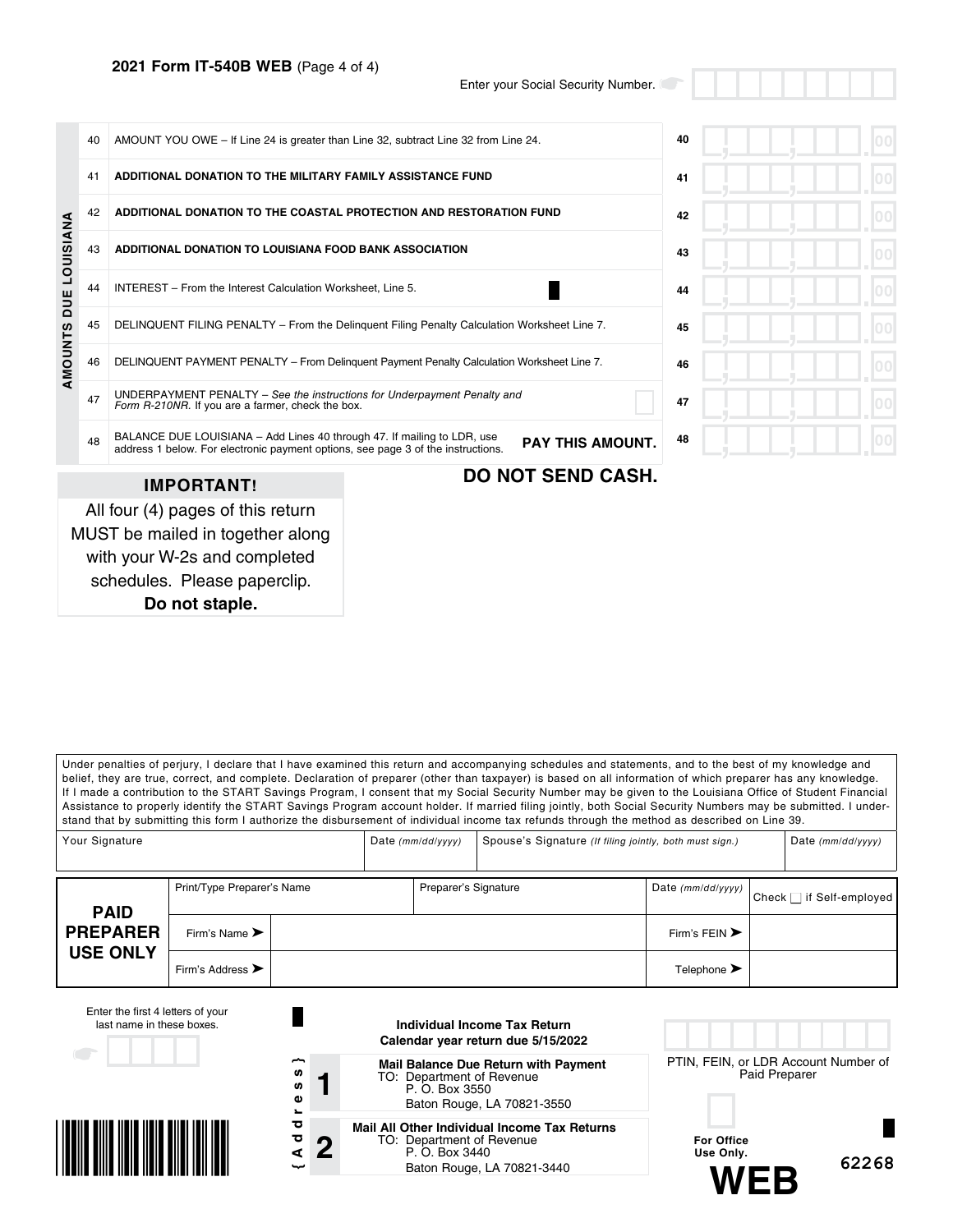|  |  | 2021 Nonresident and Part-Year Resident (NPR) Worksheet |
|--|--|---------------------------------------------------------|
|--|--|---------------------------------------------------------|

|                                                                                                                                                                                                                                                                                                           | 1          | See instructions for completing the NPR worksheet.<br>Wages, salaries, tips, etc.                                                                                                                                                            |      |      |                                          | Federal                                                                                                     |  |  | Louisiana  |
|-----------------------------------------------------------------------------------------------------------------------------------------------------------------------------------------------------------------------------------------------------------------------------------------------------------|------------|----------------------------------------------------------------------------------------------------------------------------------------------------------------------------------------------------------------------------------------------|------|------|------------------------------------------|-------------------------------------------------------------------------------------------------------------|--|--|------------|
|                                                                                                                                                                                                                                                                                                           | 2          | Taxable interest                                                                                                                                                                                                                             |      |      |                                          |                                                                                                             |  |  |            |
|                                                                                                                                                                                                                                                                                                           | 3          | <b>Dividends</b>                                                                                                                                                                                                                             |      |      |                                          |                                                                                                             |  |  |            |
|                                                                                                                                                                                                                                                                                                           | 4          | Business income (or loss) and farm income (or loss)                                                                                                                                                                                          |      |      |                                          |                                                                                                             |  |  |            |
|                                                                                                                                                                                                                                                                                                           | 5          | Gains (or losses)                                                                                                                                                                                                                            |      |      |                                          |                                                                                                             |  |  |            |
|                                                                                                                                                                                                                                                                                                           | 6          | IRA distributions, pensions and annuities                                                                                                                                                                                                    |      |      |                                          |                                                                                                             |  |  |            |
|                                                                                                                                                                                                                                                                                                           | 7          | Rental real estate, royalties, partnerships, S corporations, trusts, etc.                                                                                                                                                                    |      |      |                                          |                                                                                                             |  |  |            |
|                                                                                                                                                                                                                                                                                                           | 8          | Social Security benefits                                                                                                                                                                                                                     |      |      |                                          |                                                                                                             |  |  |            |
|                                                                                                                                                                                                                                                                                                           | 9          | Other income - Enter the amount of Louisiana NOL utilized                                                                                                                                                                                    |      |      |                                          |                                                                                                             |  |  |            |
|                                                                                                                                                                                                                                                                                                           | 10         | Total Income $-$ Add the income amounts on Lines $1 - 9$ for each column.                                                                                                                                                                    |      |      |                                          |                                                                                                             |  |  |            |
|                                                                                                                                                                                                                                                                                                           | 11         | Total Adjustments to Income                                                                                                                                                                                                                  |      |      |                                          |                                                                                                             |  |  |            |
|                                                                                                                                                                                                                                                                                                           | 12         | Adjusted Gross Income - Subtract Line 11 from Line 10 for each column. Enter the amount<br>in the Federal column on Form IT-540B, Line 7. The amount shown in the Federal column<br>should agree with Federal Form 1040 or 1040-SR, Line 11. |      |      |                                          |                                                                                                             |  |  |            |
|                                                                                                                                                                                                                                                                                                           | 13         | Interest and dividend income from other states and their political subdivisions                                                                                                                                                              |      |      |                                          |                                                                                                             |  |  |            |
|                                                                                                                                                                                                                                                                                                           | 14         | Recapture of START contributions                                                                                                                                                                                                             |      |      |                                          |                                                                                                             |  |  |            |
| Additions                                                                                                                                                                                                                                                                                                 | 15         | Add back of donation to school tuition organization credit                                                                                                                                                                                   |      |      |                                          |                                                                                                             |  |  |            |
|                                                                                                                                                                                                                                                                                                           | 16         | Add back of pass-through entity loss                                                                                                                                                                                                         |      |      |                                          |                                                                                                             |  |  |            |
|                                                                                                                                                                                                                                                                                                           | 17         | Total - Add Lines 12 through 16.                                                                                                                                                                                                             |      |      |                                          |                                                                                                             |  |  |            |
|                                                                                                                                                                                                                                                                                                           |            | description and associated code, along with the dollar amount. See the instructions.<br><b>Exempt Income Description</b>                                                                                                                     |      | Code | Amount                                   |                                                                                                             |  |  |            |
|                                                                                                                                                                                                                                                                                                           | 18A        |                                                                                                                                                                                                                                              |      |      |                                          | Е                                                                                                           |  |  |            |
|                                                                                                                                                                                                                                                                                                           | 18B        |                                                                                                                                                                                                                                              |      |      |                                          | Е                                                                                                           |  |  |            |
|                                                                                                                                                                                                                                                                                                           | 18C        |                                                                                                                                                                                                                                              |      | Е    |                                          |                                                                                                             |  |  |            |
| <b>Subtractions</b>                                                                                                                                                                                                                                                                                       | 18D        |                                                                                                                                                                                                                                              |      |      |                                          | E                                                                                                           |  |  |            |
|                                                                                                                                                                                                                                                                                                           | 18E        |                                                                                                                                                                                                                                              |      |      |                                          | Е                                                                                                           |  |  |            |
|                                                                                                                                                                                                                                                                                                           | <b>18F</b> |                                                                                                                                                                                                                                              |      |      |                                          | Е                                                                                                           |  |  |            |
|                                                                                                                                                                                                                                                                                                           | 19         | Total Exempt Income - Add Lines 18A through 18F.                                                                                                                                                                                             |      |      |                                          |                                                                                                             |  |  |            |
|                                                                                                                                                                                                                                                                                                           | 20         | <b>LOUISIANA ADJUSTED GROSS INCOME.</b> Subtract Line 19 from Line 17. Also, enter this<br>amount on Form IT-540B, Line 8.                                                                                                                   |      |      |                                          |                                                                                                             |  |  |            |
|                                                                                                                                                                                                                                                                                                           |            | Description - See instructions.                                                                                                                                                                                                              | Code |      |                                          | <b>Description - See the instructions.</b>                                                                  |  |  | Code       |
|                                                                                                                                                                                                                                                                                                           |            | Interest and Dividends on U.S. Government Obligations<br>Louisiana State Employees' Retirement Benefits                                                                                                                                      | 01E  |      |                                          | Native American Income<br>START Savings Program Contribution                                                |  |  | 08E<br>09E |
|                                                                                                                                                                                                                                                                                                           |            | Taxpayer date retired:<br>Spouse date retired:                                                                                                                                                                                               | 02E  |      | Military Pay Exclusion                   |                                                                                                             |  |  | 10E        |
|                                                                                                                                                                                                                                                                                                           |            | Louisiana State Teachers' Retirement Benefits<br>Spouse date retired:<br>Taxpayer date retired:                                                                                                                                              | 03E  |      | Road Home<br><b>Recreation Volunteer</b> |                                                                                                             |  |  | 11E<br>13E |
|                                                                                                                                                                                                                                                                                                           |            | <b>Federal Retirement Benefits</b>                                                                                                                                                                                                           |      |      | Volunteer Firefighter                    | <b>Voluntary Retrofit Residential Structure</b>                                                             |  |  | 14E<br>16E |
|                                                                                                                                                                                                                                                                                                           |            | Spouse date retired:<br>Taxpayer date retired:                                                                                                                                                                                               | 04E  |      |                                          | Elementary and Secondary School Tuition<br>Educational Expenses for Home-Schooled Children                  |  |  | 17E        |
|                                                                                                                                                                                                                                                                                                           |            |                                                                                                                                                                                                                                              |      |      |                                          | <b>Educational Expenses for Quality Public Education</b>                                                    |  |  | 18E<br>19E |
|                                                                                                                                                                                                                                                                                                           |            | Other Retirement Benefits - Provide name or statute:                                                                                                                                                                                         | 05E  |      |                                          | Capital Gain from Sale of Louisiana Business<br><b>Employment of Certain Qualified Disabled Individuals</b> |  |  | 20E<br>21E |
|                                                                                                                                                                                                                                                                                                           |            | Spouse date retired: MI                                                                                                                                                                                                                      |      |      |                                          |                                                                                                             |  |  | 22E        |
|                                                                                                                                                                                                                                                                                                           |            |                                                                                                                                                                                                                                              | 06E  |      |                                          |                                                                                                             |  |  | 23E<br>24E |
|                                                                                                                                                                                                                                                                                                           |            |                                                                                                                                                                                                                                              |      |      |                                          |                                                                                                             |  |  | 25E<br>27E |
| Taxpayer date retired:<br>S Bank Shareholder Income Exclusion<br>Entity Level Taxes Paid to Other States<br>Annual Retirement Income Exemption for Taxpayers 65 or over<br>Pass - Through Entity Exclusion<br>Provide name of pension or annuity: __<br>IRC Code 280C Expense<br>COVID-19 Relief Benefits |            |                                                                                                                                                                                                                                              |      |      |                                          |                                                                                                             |  |  |            |



L

Identify: \_\_\_\_\_\_\_\_\_\_\_\_\_\_\_\_\_\_\_\_\_\_\_\_\_\_\_\_\_\_\_\_\_\_\_\_\_\_\_\_\_\_ 49E

Other, *see instructions.*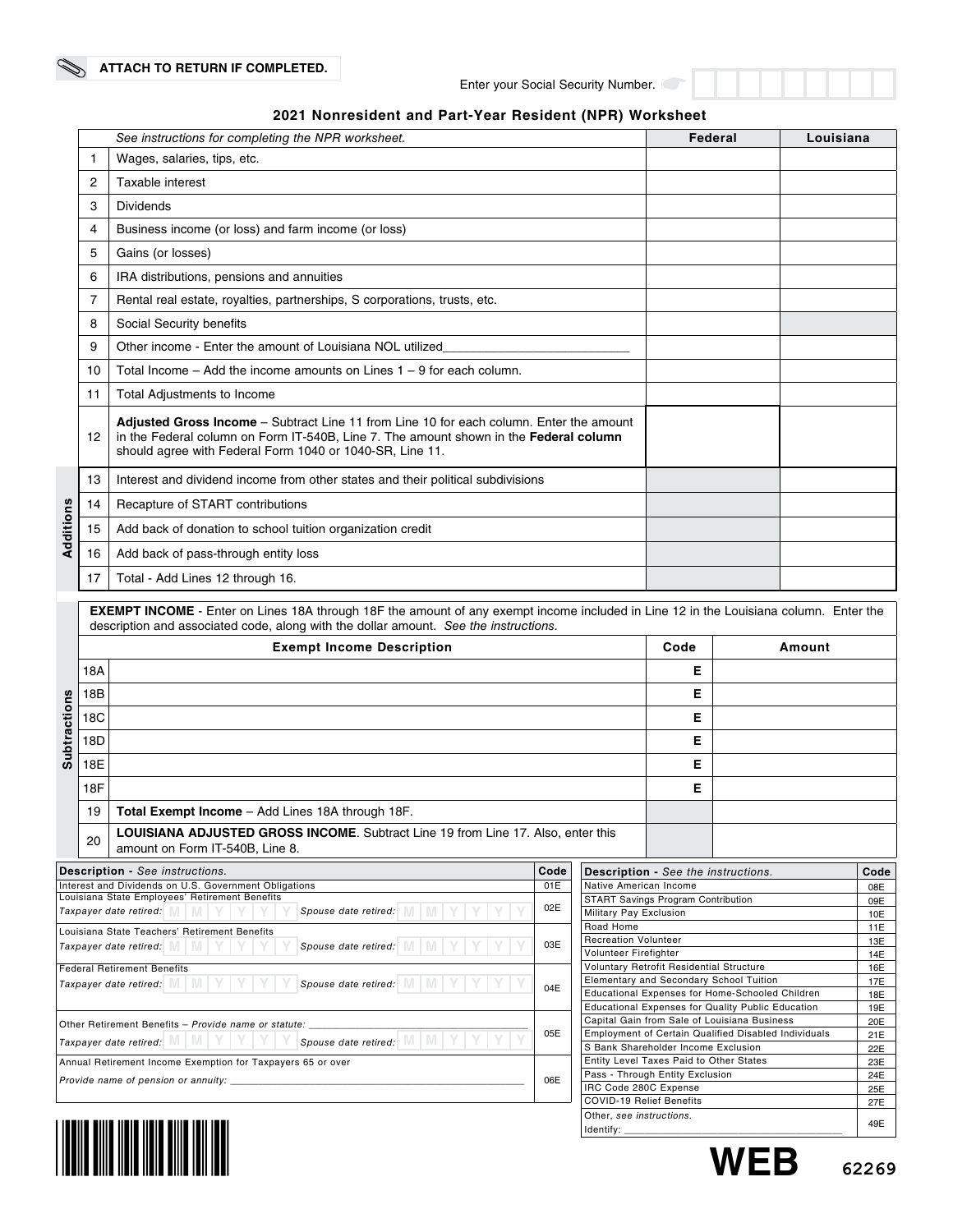#### **2021 Louisiana School Expense Deduction Worksheet**

| Your Name | Your Social Security Number                                                                                                               |
|-----------|-------------------------------------------------------------------------------------------------------------------------------------------|
|           |                                                                                                                                           |
|           | This weekshast shauld he was to soleylate the these Cabasi Evropes Dadystians listed holey: These dedystians moy soly he token for sobool |

- **I.** This worksheet should be used to calculate the three School Expense Deductions listed below. These deductions may only be taken for school expenses paid in Louisiana during the time a person was a Louisiana resident. Refer to Revenue Information Bulletin 12-008 and 09-019 on LDR's website for more information.
	- 1. **Elementary and Secondary School Tuition** R.S. 47:297.10 provides a deduction for amounts paid during the tax year for tuition and fees required for your dependent child's enrollment in a nonpublic elementary or secondary school that complies with the criteria set forth in *Brumfield v. Dodd* and Section 501(c)(3) of the Internal Revenue Code or to any public elementary or secondary laboratory school that is operated by a public college or university. The school can verify that it complies with the criteria. The deduction is equal to the actual amount of tuition and fees paid per dependent, limited to \$5,000. The tuition and fees that can be deducted include amounts paid for tuition, fees, uniforms, textbooks and other supplies **required** by the school.
	- 2. **Educational Expenses for Home-Schooled Children** R.S. 47:297.11 provides a deduction for educational expenses paid during the tax year for home-schooling your dependent child. In order to qualify for the deduction, you must be approved by the State Board of Elementary and Secondary Education (BESE) for home-schooling. The deduction is equal to 50 percent of the actual qualified educational expenses paid for the home-schooling per dependent, limited to \$5,000. Qualified educational expenses include amounts paid for the purchase of textbooks and curricula necessary for home-schooling.
	- 3. **Educational Expenses for a Quality Public Education** R.S. 47:297.12 provides a deduction for the fees or other amounts paid during the tax year for a quality education of a dependent child enrolled in a public elementary or secondary school, including Louisiana Department of Education approved charter schools. The deduction is equal to 50 percent of the amounts paid per dependent, limited to \$5,000. The amounts that can be deducted include amounts paid for uniforms, textbooks and other supplies **required** by the school.
- **II.** On the chart below, list the name of each qualifying dependent and the name of the school the student attends. If the student is home-schooled, enter "home-schooled." Enter an "X" in the box in column 1 if your dependent qualifies for the Elementary and Secondary School Tuition deduction, column 2 for Educational Expenses for Home-Schooled Children deduction, or column 3 for Quality Public Education deduction. If you have more than six qualifying dependents, attach a statement to your return with the required information.

| <b>Student</b> | <b>Name of Qualifying Dependent</b> | <b>Name of School</b> | Deduction as described<br>above in Section I |  |  |  |
|----------------|-------------------------------------|-----------------------|----------------------------------------------|--|--|--|
|                |                                     |                       |                                              |  |  |  |
| A              |                                     |                       |                                              |  |  |  |
| B              |                                     |                       |                                              |  |  |  |
| C              |                                     |                       |                                              |  |  |  |
| D              |                                     |                       |                                              |  |  |  |
| Е              |                                     |                       |                                              |  |  |  |
|                |                                     |                       |                                              |  |  |  |

Using the letters that correspond to each qualifying dependent listed in Section II, list the amount paid per student for each qualifying expense. For students attending a qualifying school, the expense must be for an item **required** by the school. Refer to the information in Section I to determine which expenses qualify for the deduction. Retain copies of cancelled checks, receipts and other documentation in order to support the amount of qualifying expenses. **If you checked column 1 in Section II, skip the 50% calculation below; however, the deduction is still limited to \$5,000.**

| <b>Qualifying Expense</b>                                                  | List the amount paid for each student as listed in Section II. |     |         |     |     |     |  |  |  |
|----------------------------------------------------------------------------|----------------------------------------------------------------|-----|---------|-----|-----|-----|--|--|--|
|                                                                            |                                                                | B   | C.<br>D |     | Е   |     |  |  |  |
| <b>Tuition and Fees</b>                                                    |                                                                |     |         |     |     |     |  |  |  |
| School Uniforms                                                            |                                                                |     |         |     |     |     |  |  |  |
| Textbooks or Other Instructional Materials                                 |                                                                |     |         |     |     |     |  |  |  |
| Supplies                                                                   |                                                                |     |         |     |     |     |  |  |  |
| Total (add amounts in each column)                                         |                                                                |     |         |     |     |     |  |  |  |
| If column 2 or 3 in Section II was checked.<br>multiply by:                | 50%                                                            | 50% | 50%     | 50% | 50% | 50% |  |  |  |
| Deduction per Student - Enter the result<br>or \$5,000, whichever is less. |                                                                |     |         |     |     |     |  |  |  |

**IV.** Total the Deduction per Student in Section III, based on the deduction for which the students qualified as marked in boxes 1, 2, or 3 in Section II.

| Enter the total Elementary and Secondary School Tuition Deduction here and on the NPR Worksheet, code 17E.             |    |
|------------------------------------------------------------------------------------------------------------------------|----|
| Enter the total Educational Expenses for Home-Schooled Children Deduction here and on the NPR Worksheet, code 18E.     |    |
| Enter the total Educational Expenses for a Quality Public Education Deduction here and on the NPR Worksheet, code 19E. | ۰D |

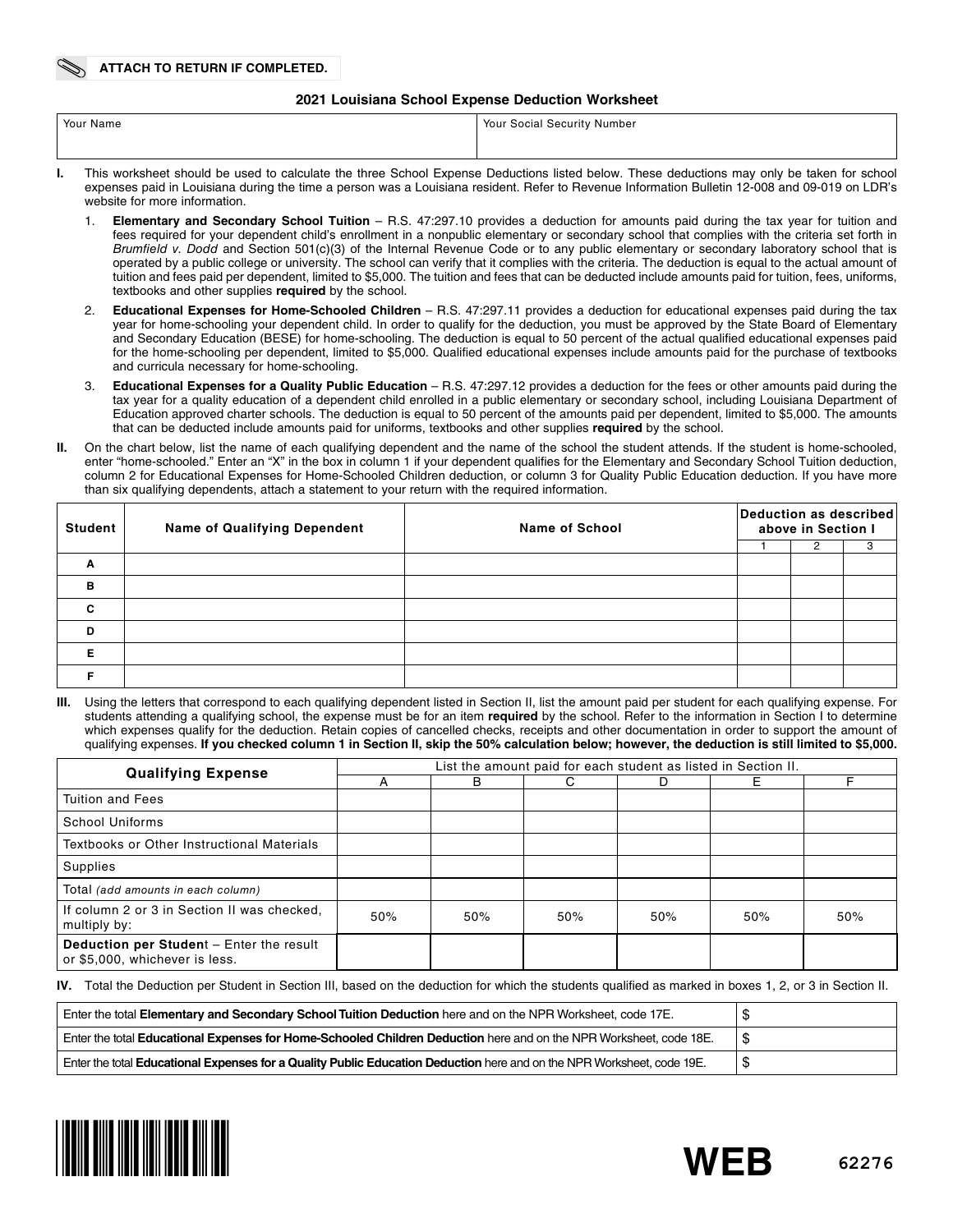#### **SCHEDULE C-NR –** 2021 NONREFUNDABLE PRIORITY 1 CREDITS

Enter credit description and associated code, along with the dollar amount of credit claimed. *See the instructions*



|              | <b>Amount of Credit Claimed</b> |                |
|--------------|---------------------------------|----------------|
|              |                                 | 0 <sub>0</sub> |
| $\mathbf{2}$ |                                 | 00             |
| 3            |                                 | 00             |
| 4            |                                 | 0 <sup>0</sup> |
| 5            |                                 | 00             |

| <b>Description</b> | Code | <b>Description</b>           | Code | <b>Description</b>                           |
|--------------------|------|------------------------------|------|----------------------------------------------|
| Premium Tax        | 100  | <b>Qualified Playgrounds</b> | 150  | Conversion of Vehicle to Alternative<br>Fuel |
| <b>Bone Marrow</b> | 120  | Debt Issuance                | 155  | Other                                        |

| <b>Description</b>                           | Code |  |
|----------------------------------------------|------|--|
| Conversion of Vehicle to Alternative<br>Fuel | 185  |  |
| Other                                        | 199  |  |
|                                              |      |  |

H

П



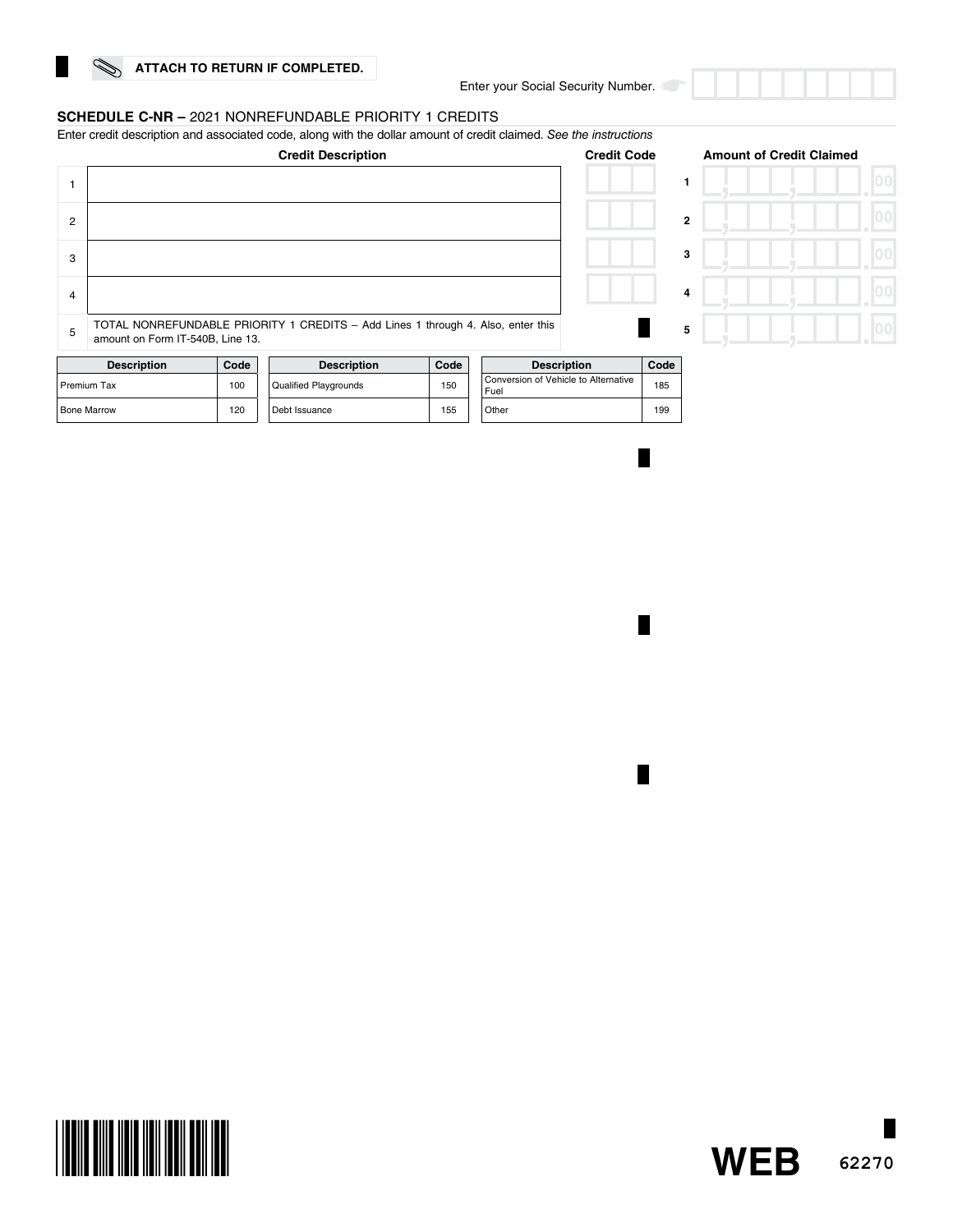### **ATTACH TO RETURN IF COMPLETED.**



Individuals who file an individual income tax return and have overpaid their tax may choose to donate all or part of their overpayment shown on Line 35 of Form IT-540B to the organizations or funds listed below. Enter on Lines 2 through 19, the portion of the overpayment you wish to donate. The total on Line 20 cannot exceed the amount of your overpayment on Line 35 of Form IT-540B.

|                  |                | Adjusted Overpayment- From IT-540B, Line 35                                                               |                |  |                  |                                                | 1                                                                                                               |    |  |
|------------------|----------------|-----------------------------------------------------------------------------------------------------------|----------------|--|------------------|------------------------------------------------|-----------------------------------------------------------------------------------------------------------------|----|--|
|                  |                |                                                                                                           |                |  |                  |                                                |                                                                                                                 |    |  |
|                  | $\overline{2}$ | The Military Family Assistance<br>Fund                                                                    | $\overline{2}$ |  |                  | 11                                             | <b>American Red Cross</b>                                                                                       | 11 |  |
| $\mathbf$        | 3              | <b>Coastal Protection and</b><br><b>Restoration Fund</b>                                                  | 3              |  | ┯                | 12                                             | Louisiana National Guard Honor<br><b>Guard for Military Funerals</b>                                            | 12 |  |
| LINE             | 4              | The START Program                                                                                         | 4              |  | LINE<br>ŏ        | 13                                             | Louisiana State Troopers<br>Charities, Inc.                                                                     | 13 |  |
| $\overline{0}$   | 5              | Wildlife Habitat and Natural<br>Heritage Trust Fund                                                       | 5              |  |                  | 14                                             | Friends of Palmetto State Park                                                                                  | 14 |  |
|                  | 6              | Louisiana Cancer Trust Fund                                                                               | 6              |  |                  | 15                                             | Louisiana Horse Rescue<br>Association                                                                           | 15 |  |
| <b>DONATIONS</b> | 7              | Louisiana Pet Overpopulation<br><b>Advisory Council</b>                                                   | $\overline{7}$ |  | <b>DONATIONS</b> | 16                                             | Louisiana Coalition Against<br><b>Domestic Violence</b>                                                         | 16 |  |
|                  | 8              | Louisiana Food Bank Association                                                                           | 8              |  |                  | 17                                             | Dreams Come True, Inc.                                                                                          | 17 |  |
|                  | 9              | Make-A-Wish Foundation of the<br>Texas Gulf Coast and Louisiana                                           | 9              |  | 18               | Sexual Trauma Awareness and<br>Response (STAR) | 18                                                                                                              |    |  |
|                  | 10             | Louisiana Association of United<br><b>Ways/LA 2-1-1</b>                                                   | 10             |  |                  | 19                                             | Louisiana State University<br>Agricultural Center Grant Walker<br>Educational Center (4-H Camp<br>Grant Walker) | 19 |  |
|                  |                |                                                                                                           |                |  |                  |                                                |                                                                                                                 |    |  |
|                  | 20             | TOTAL DONATIONS - Add Lines 2 through 19. This amount cannot be more than Line 1. Also, enter this amount |                |  |                  |                                                | 20                                                                                                              |    |  |

on Form IT-540B, Line 36.





 $|00|$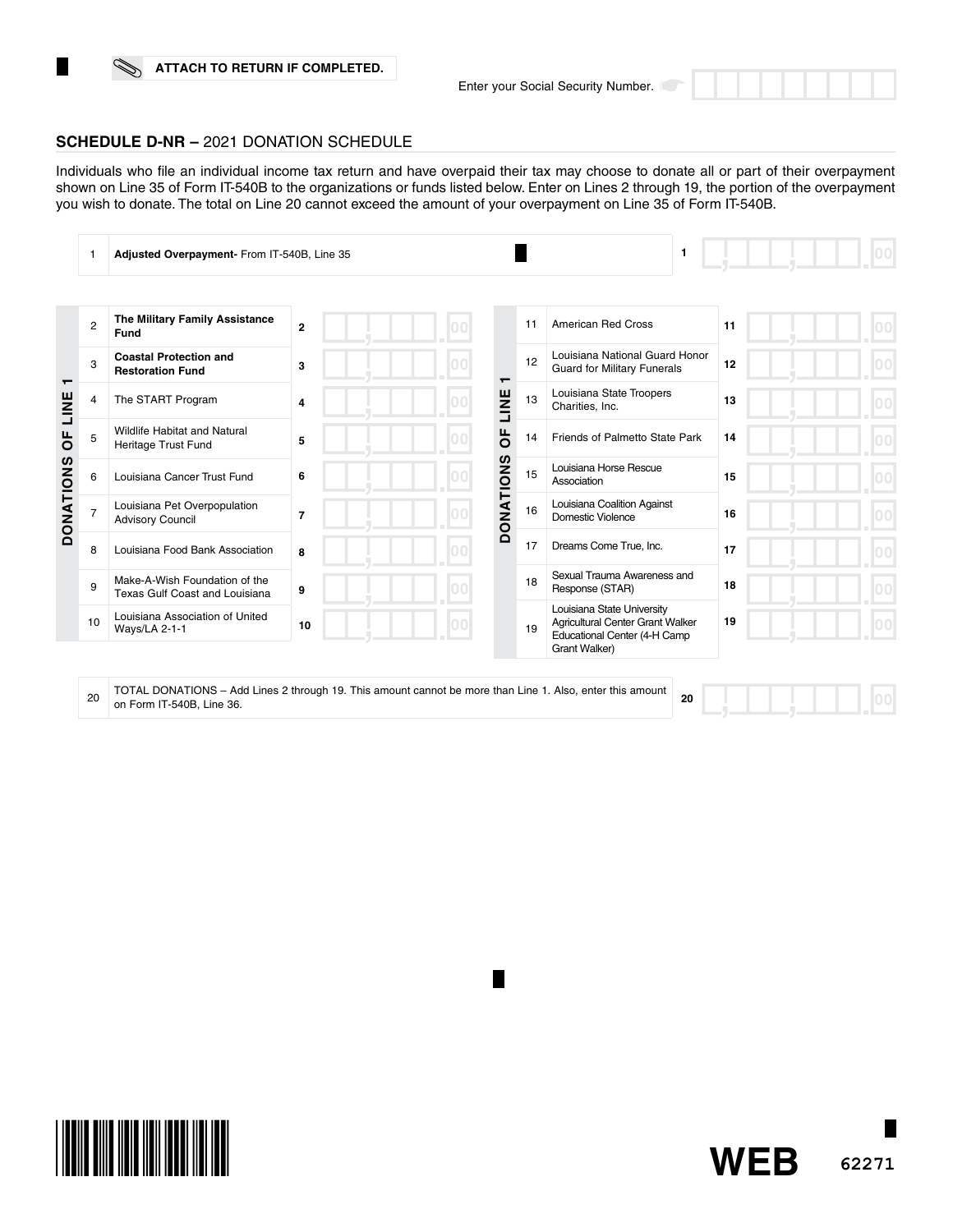Enter your Social Security Number.

### **SCHEDULE F-NR** – 2021 REFUNDABLE PRIORITY 2 CREDITS

Enter credit description and associated code, along with the dollar amount of credit claimed. *See the instructions*

|                | <b>Credit Description</b>                                                                            | <b>Credit Code</b> | <b>Amount of Credit Claimed</b> |  |
|----------------|------------------------------------------------------------------------------------------------------|--------------------|---------------------------------|--|
|                |                                                                                                      | F                  |                                 |  |
| $\overline{2}$ |                                                                                                      | F                  | $\mathbf{2}$                    |  |
| 3              |                                                                                                      | F                  | 3                               |  |
| 4              |                                                                                                      | F                  | $\overline{4}$                  |  |
| 5              |                                                                                                      | F                  | 5                               |  |
| 5A             | Louisiana School Readiness Child Care Directors and Staff Credit -<br><b>Facility License Number</b> |                    |                                 |  |

#### **Transferable, Refundable Priority 2 Credits**

Enter the State Certification Number from Form R-6135, along with the dollar amount of credit claimed. *See the instructions*

| <b>Credit Description</b>                                                                                               | <b>Credit Code</b>      | <b>Amount of Credit Claimed</b> |
|-------------------------------------------------------------------------------------------------------------------------|-------------------------|---------------------------------|
| <b>Musical and Theatrical Production</b><br>6.                                                                          | $2$ F<br>6 <sup>1</sup> | 6                               |
| 6A                                                                                                                      |                         |                                 |
| <b>Musical and Theatrical Production</b><br>7.                                                                          | $6$ 2 F                 | 100<br>$\overline{7}$           |
| 7A.                                                                                                                     |                         |                                 |
| <b>Musical and Theatrical Production</b><br>8.                                                                          | 6 2 F                   | 00 <br>8                        |
| 8A.                                                                                                                     |                         |                                 |
| OTHER REFUNDABLE PRIORITY 2 CREDITS - Add Lines 1 through 8. Also, enter this amount<br>9.<br>on Form IT-540B, Line 17. |                         | 9                               |
|                                                                                                                         |                         |                                 |

| <b>Description</b>                | Code | Deso            |
|-----------------------------------|------|-----------------|
| Ad Valorem Offshore Vessels       | 52F  | Milk P          |
| <b>Telephone Company Property</b> | 54F  | Techn           |
| Prison Industry Enhancement       | 55F  | Histor          |
| Mentor-Protégé                    | 57F  | Schoc<br>Provic |

| <b>Description</b>                      | Code |
|-----------------------------------------|------|
| Milk Producers                          | 58F  |
| <b>Technology Commercialization</b>     | 59F  |
| <b>Historic Residential</b>             | 60F  |
| School Readiness Child Care<br>Provider | 65F  |

| <b>Description</b>                                                    | Code |
|-----------------------------------------------------------------------|------|
| School Readiness Child Care<br>Directors and Staff                    | 66F  |
| School Readiness Business -<br>Supported Child Care                   | 67F  |
| School Readiness Fees and Grants to<br>Resource and Referral Agencies | 68F  |
| <b>Retention and Modernization</b>                                    | 70F  |

| Description                          | Code |
|--------------------------------------|------|
| Digital Interactive Media & Software | 73F  |
| Other Refundable Credit              | 80F  |



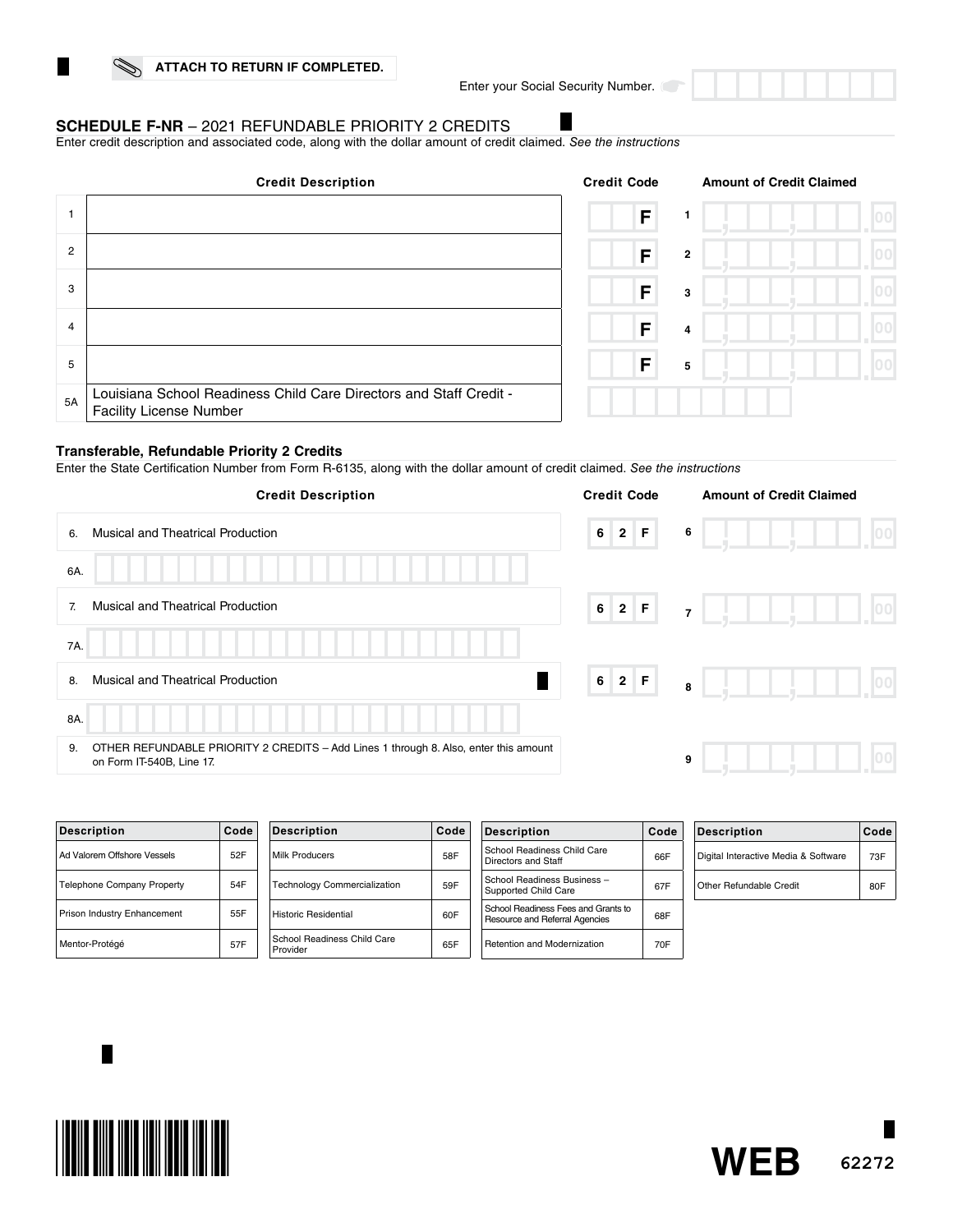**ATTACH TO RETURN IF COMPLETED.**

Enter your Social Security Number.

H.

# **SCHEDULE H-NR** – 2021 MODIFIED FEDERAL INCOME TAX DEDUCTION

| Enter the amount of your federal income tax liability as shown on the Federal Income Tax Deduction<br>Worksheet.                                                         |  |  |  |
|--------------------------------------------------------------------------------------------------------------------------------------------------------------------------|--|--|--|
| Enter the amount of federal disaster credits allowed by IRS. See the instructions                                                                                        |  |  |  |
| Add Line 1 and Line 2. Also, enter this amount on Form IT-540B, Line 10D, and mark the box on Line 10D<br>to indicate that your income tax deduction has been increased. |  |  |  |

### **SCHEDULE I-NR** – 2021 REFUNDABLE PRIORITY 4 CREDITS

Enter credit description and associated code, along with the dollar amount of credit claimed. *See the instructions*

|                | <b>Credit Description</b>                                                                                         | <b>Credit Code</b>  | <b>Amount of Credit Claimed</b> |
|----------------|-------------------------------------------------------------------------------------------------------------------|---------------------|---------------------------------|
|                |                                                                                                                   | F                   |                                 |
| $\overline{2}$ |                                                                                                                   | F<br>$\overline{2}$ |                                 |
| 3              |                                                                                                                   | F<br>3              |                                 |
| 4              |                                                                                                                   | F<br>4              |                                 |
| 5              |                                                                                                                   | F<br>5              |                                 |
| 6              | TOTAL REFUNDABLE PRIORITY 4 CREDITS - Add Lines 1 through 5. Also, enter this<br>amount on Form IT-540B, Line 26. | 6                   |                                 |

| <b>Description</b>     | Code |
|------------------------|------|
| <b>Inventory Tax</b>   | 50F  |
| Ad Valorem Natural Gas | 51F  |

**62273**

**WEB**

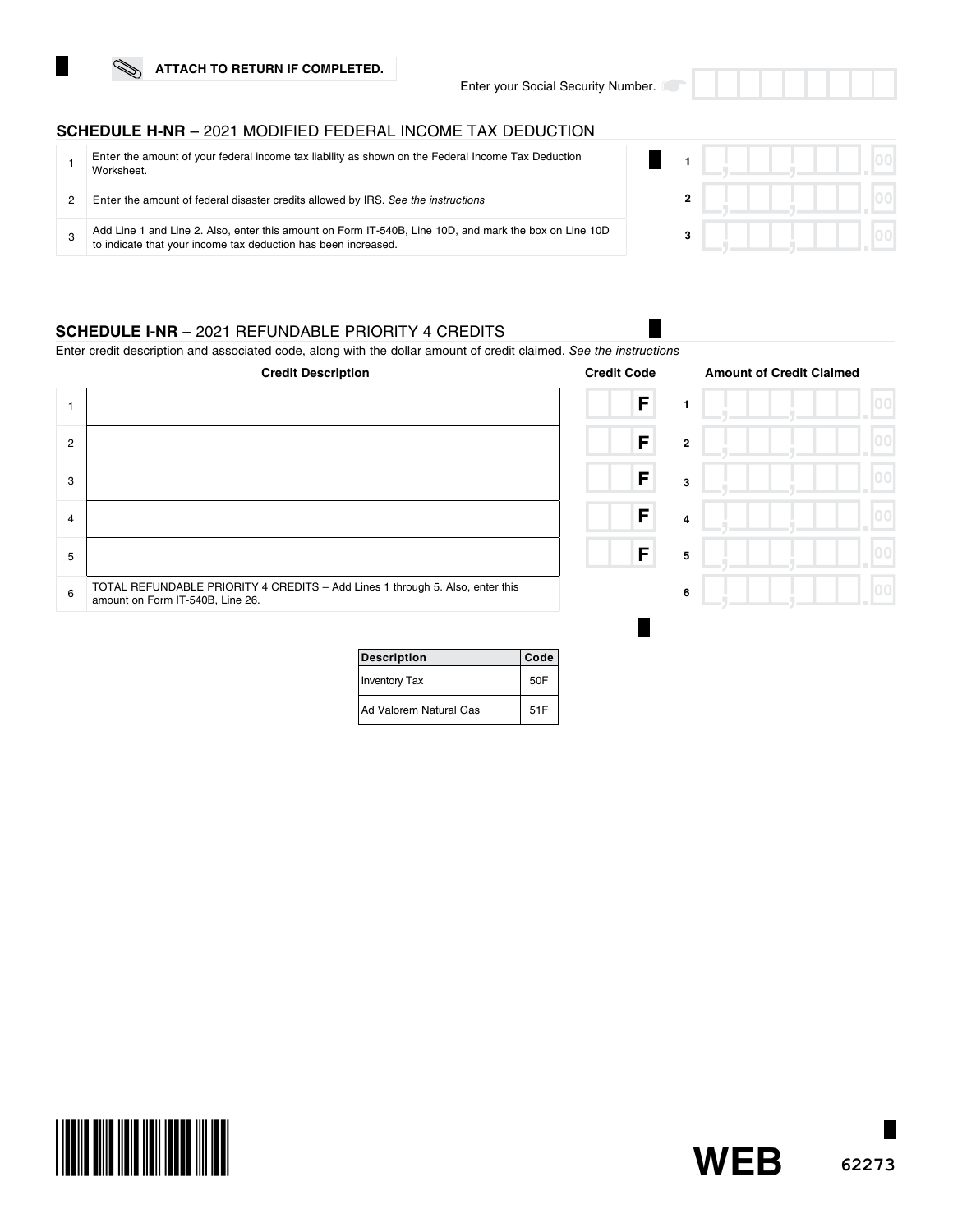### **SCHEDULE J-NR –** 2021 NONREFUNDABLE PRIORITY 3 CREDITS

### **Nonrefundable Child Care Credits**

|   | FEDERAL CHILD CARE CREDIT - Enter the amount from your Federal Form 1040 or 1040-SR, Schedule 3, Line 13g,<br>or Line 2 if applicable. This amount will be used to compute your 2021 Louisiana Nonrefundable Child Care Credit.                                                      |   |  |
|---|--------------------------------------------------------------------------------------------------------------------------------------------------------------------------------------------------------------------------------------------------------------------------------------|---|--|
| 2 | 2021 LOUISIANA NONREFUNDABLE CHILD CARE CREDIT - Your Federal Adjusted Gross Income must be<br>GREATER THAN \$25,000 in order to claim a credit on this line. See the Nonrefundable Child Care Credit<br>Worksheet.                                                                  |   |  |
|   | AMOUNT OF LOUISIANA NONREFUNDABLE CHILD CARE CREDIT CARRIED FORWARD FROM 2016 THROUGH 2020<br>- See the Nonrefundable Child Care Credit Worksheet.                                                                                                                                   | 3 |  |
|   | 2021 LOUISIANA NONREFUNDABLE SCHOOL READINESS CREDIT - Your Federal Adjusted Gross Income must be<br>GREATER THAN \$25,000 in order to claim a credit on this line. See the Nonrefundable School Readiness Credit Worksheet.<br>$4$ $\vert$ $3$ $\vert$ $2$ $\vert$<br>$5 \mid \mid$ | 4 |  |
|   | AMOUNT OF LOUISIANA NONREFUNDABLE SCHOOL READINESS CREDIT CARRIED FORWARD FROM 2016<br>THROUGH 2020 - See the Nonrefundable School Readiness Credit Worksheet.                                                                                                                       |   |  |

#### **Additional Nonrefundable Priority 3 Credits**

Enter credit description and associated code, along with the dollar amount of credit claimed. See



| the instructions   |    |        |
|--------------------|----|--------|
| <b>Credit Code</b> |    | Amount |
|                    | 6  |        |
|                    | 7  |        |
|                    | 8  |        |
|                    | 9  |        |
|                    | 10 |        |
|                    | 11 |        |
|                    |    |        |

#### **IMPORTANT! Only these codes can be claimed on Lines 6 through 11.**

| <b>Description</b>                           | Code |
|----------------------------------------------|------|
| Organ Donation                               | 202  |
| Previously Unemployed                        | 208  |
| Owner of Accessible and Barrier-free<br>Home | 221  |
| New Jobs Credit                              | 224  |
| Eligible Re-entrants                         | 228  |
| Apprenticeship                               | 236  |
| Biomed/University Research                   | 300  |

| <b>Description</b>                         | Code |
|--------------------------------------------|------|
| <b>Tax Equalization</b>                    | 305  |
| Manufacturing Establishments               | 310  |
| Other                                      | 399  |
| <b>Refunds by Utilities</b>                | 412  |
| Donation to School Tuition<br>Organization | 424  |
| <b>OMC Music Job Creation Credit</b>       | 454  |
| Neighborhood Assistance                    | 457  |

| <b>Description</b>                                      | Code |
|---------------------------------------------------------|------|
| Research and Development                                | 458  |
| Ports of Louisiana Import Export<br>Cargo               | 459  |
| LA Import                                               | 460  |
| <b>LA Work Opportunity</b>                              | 461  |
| Youth Jobs                                              | 462  |
| <b>Inventory Tax Credit Carried Forward</b><br>and ITEP | 500  |
| Ad Valorem Natural Gas Credit<br><b>Carried Forward</b> | 502  |

| <b>Description</b>          | Code |
|-----------------------------|------|
| Atchafalaya Trace           | 504  |
| Cane River Heritage         | 506  |
| Ports of Louisiana Investor | 508  |
| <b>Enterprise Zone</b>      | 510  |
| <b>Recycling Credit</b>     | 550  |
| Other                       | 599  |



**CONTINUE ON NEXT PAGE.**

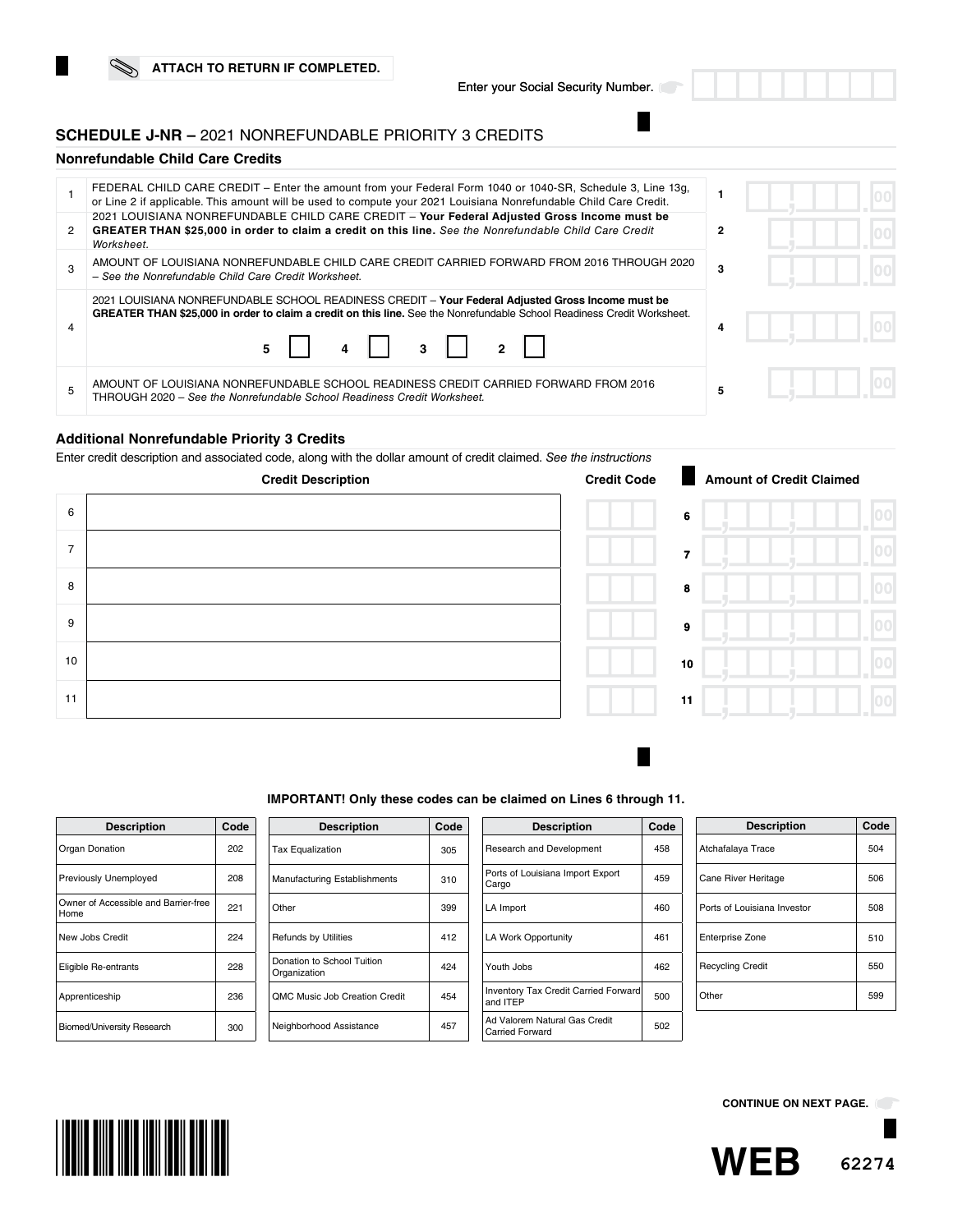

### **SCHEDULE J-NR** – 2021 NONREFUNDABLE PRIORITY 3 CREDITS ...*CONTINUED*

#### **Transferable, Nonrefundable Priority 3 Credits**

Enter credit description, associated code, along with the dollar amount of credit claimed and the State Certification Number from Form R-6135. *See the instructions*

|     | <b>Credit Description</b>                                                                                             | <b>Credit Code</b> |        | <b>Amount of Credit Claimed</b> |                  |
|-----|-----------------------------------------------------------------------------------------------------------------------|--------------------|--------|---------------------------------|------------------|
| 12  |                                                                                                                       |                    | $12\,$ |                                 | 00               |
| 12A |                                                                                                                       |                    |        |                                 |                  |
| 13  |                                                                                                                       |                    | 13     |                                 | 00               |
| 13A |                                                                                                                       |                    |        |                                 |                  |
| 14  |                                                                                                                       |                    | 14     |                                 | 100 <sub>1</sub> |
| 14A |                                                                                                                       |                    |        |                                 |                  |
| 15  |                                                                                                                       |                    | 15     |                                 | [00]             |
| 15A |                                                                                                                       |                    |        |                                 |                  |
| 16  | TOTAL NONREFUNDABLE PRIORITY 3 CREDITS - Add Lines 2 through 15. Also, enter this<br>amount on Form IT-540B, Line 21. |                    | 16     |                                 |                  |
|     |                                                                                                                       |                    |        |                                 |                  |

#### **IMPORTANT! Only these codes can be claimed on Lines 12 through 15.**

| <b>Description</b>               | Code |
|----------------------------------|------|
| <b>Motion Picture Investment</b> | 251  |
| Research and Development         | 252  |
| <b>Historic Structures</b>       | 253  |

|  | <b>Description</b>        | Code |  |
|--|---------------------------|------|--|
|  | Digital Interactive Media | 254  |  |
|  | Capital Company           | 257  |  |
|  | LCDFI                     | 258  |  |

| Code | <b>Description</b>            | Code | <b>Description</b> | Code |
|------|-------------------------------|------|--------------------|------|
| 254  | <b>New Markets</b>            | 259  | Other              | 299  |
| 257  | Motion Picture Infrastructure | 261  |                    |      |
| 258  | Angel Investor                | 262  |                    |      |

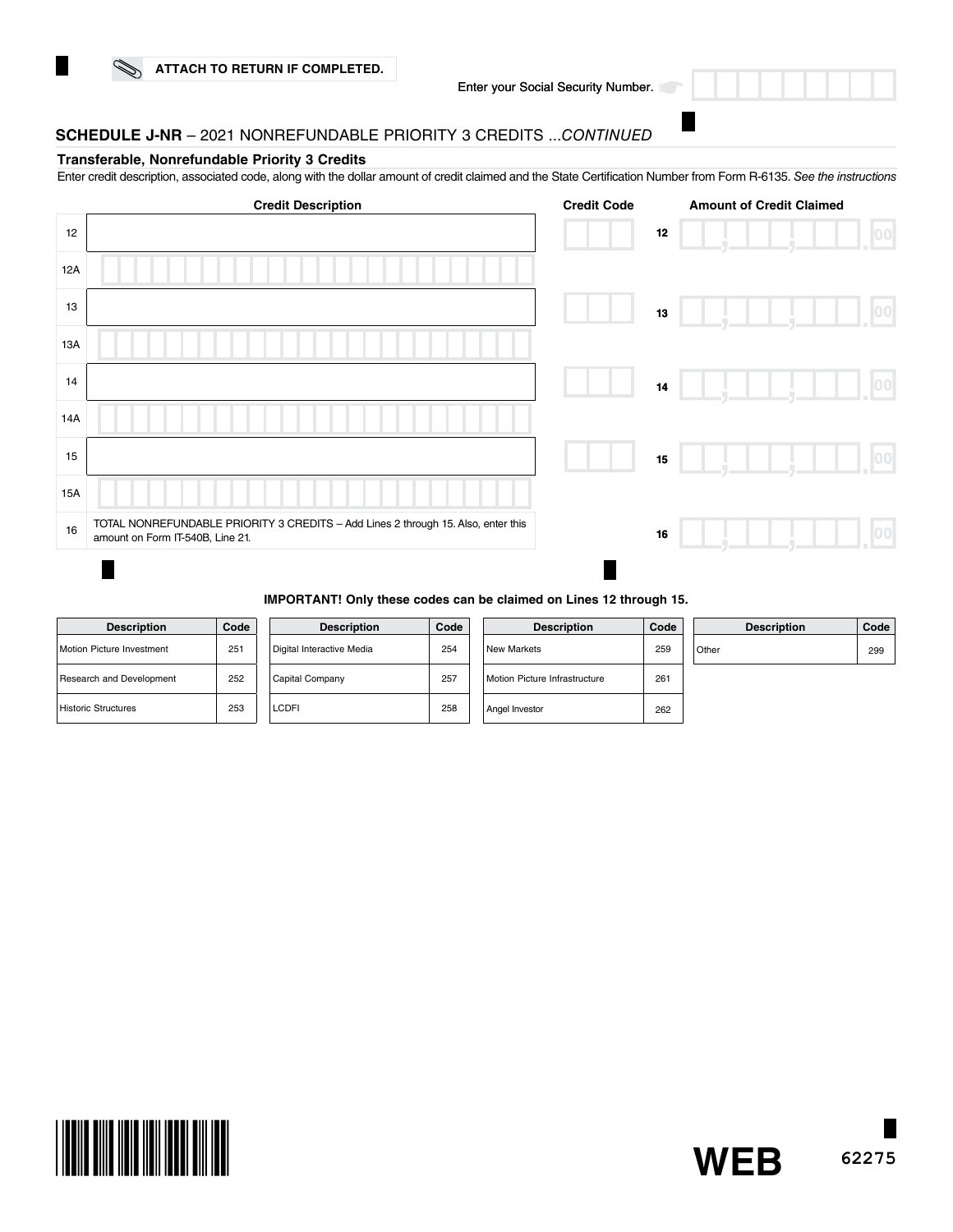#### **2021 Louisiana Refundable Child Care Credit Worksheet** *(For use with Form IT-540B)*

| Your Name | Social Security Number |
|-----------|------------------------|
|           |                        |

**Your Federal Adjusted Gross Income must be \$25,000 or less and your child care expenses must have been incurred in Louisiana in order to complete this form.** *See the instructions*

**1. Care Provider Information Schedule –** Complete columns A through E for each person or organization that provided the care to your child. You may use Federal Form W-10, supplied by your provider, to obtain the information. If your care provider does not provide a Federal Form W-10, complete those parts of the Care Provider Information Schedule for which you have the information. If your child attended a child care facility that participated in the Quality Start program, you must enter the facility license number from Form R-10614 in column D. You must follow the same rules of "Due Diligence" as the IRS requires if you do not have all of the care provider information. See IRS 2021 Publication 503 for information on "Due Diligence." Retain copies of canceled checks, receipts and other documentation in order to support the amount of qualifying expenses. If additional lines are required for Lines 1 or 2, attach a schedule. **Falsification of any information provided on this form constitutes fraud and can result in criminal penalties. The Child Care Credit may only be taken for child care expenses incurred in Louisiana during the time a person was a Louisiana resident.** 

| A                    | в                                                                   |                                    | D                          |                                    |
|----------------------|---------------------------------------------------------------------|------------------------------------|----------------------------|------------------------------------|
| Care provider's name | Address (number, street, apartment<br>number, city, state, and ZIP) | Identifying number<br>(SSN or EIN) | Facility license<br>number | Amount paid<br>(See instructions.) |
|                      |                                                                     |                                    |                            | .00.                               |
|                      |                                                                     |                                    |                            | .00.                               |
|                      |                                                                     |                                    |                            | .00.                               |
|                      |                                                                     |                                    |                            | .00.                               |
|                      |                                                                     |                                    |                            | .00.                               |

**2.** For each child under age 13, enter their name in column F, their Social Security Number in column G, and the amount of Qualified Expenses you incurred and paid in 2021 in column H. See the definitions in the instructions for information on Qualified Expenses.

| F                                         |                                                                                                                                                                                             |                                                                                                                                                                                                   | G                                             |    | H                                                                                          |      |
|-------------------------------------------|---------------------------------------------------------------------------------------------------------------------------------------------------------------------------------------------|---------------------------------------------------------------------------------------------------------------------------------------------------------------------------------------------------|-----------------------------------------------|----|--------------------------------------------------------------------------------------------|------|
| Qualifying person's name<br>First<br>Last |                                                                                                                                                                                             |                                                                                                                                                                                                   | Qualifying person's<br>Social Security Number |    | Qualified expenses you<br>incurred and paid in 2021 for<br>the person listed in column (F) |      |
|                                           |                                                                                                                                                                                             |                                                                                                                                                                                                   |                                               |    |                                                                                            | .00. |
|                                           |                                                                                                                                                                                             |                                                                                                                                                                                                   |                                               |    |                                                                                            | .00  |
|                                           |                                                                                                                                                                                             |                                                                                                                                                                                                   |                                               |    |                                                                                            | .00. |
|                                           |                                                                                                                                                                                             |                                                                                                                                                                                                   |                                               |    |                                                                                            | .00. |
|                                           |                                                                                                                                                                                             |                                                                                                                                                                                                   |                                               |    |                                                                                            | .00. |
| 3                                         | Add the amounts in column H, Line 2. Do not enter more than \$8,000 for one qualifying person or<br>\$16,000 for two or more persons. Enter this amount here and on Form IT-540B, Line 15A. |                                                                                                                                                                                                   |                                               | 3  |                                                                                            | .00. |
| 4                                         | Enter your earned income. See the definitions in the instructions                                                                                                                           |                                                                                                                                                                                                   |                                               | 4  |                                                                                            | .00. |
| 5                                         |                                                                                                                                                                                             | If married filing jointly, enter your spouse's earned income (If your spouse was a student or was<br>disabled, see IRS Publication 503.) All other filing statuses, enter the amount from Line 4. |                                               | 5  |                                                                                            | .00. |
| 6                                         |                                                                                                                                                                                             | Enter the smallest of Lines 3, 4, or 5. Also, enter this amount on Form IT-540B, Line 15B.                                                                                                        |                                               | 6  |                                                                                            | .00. |
| 7                                         |                                                                                                                                                                                             | Enter your Federal Adjusted Gross Income from Form IT-540B, Line 7.                                                                                                                               |                                               | 7  |                                                                                            | .00  |
| 8                                         | Enter on Line 8 the decimal amount shown below that applies to the amount on Line 7.<br>If Line 7 is:<br>but not over<br>decimal amount<br>over<br>.50                                      |                                                                                                                                                                                                   |                                               | 8  | X.50                                                                                       |      |
| 9                                         | \$0<br>Multiply Line 6 by the decimal amount on Line 8.                                                                                                                                     | \$25,000                                                                                                                                                                                          |                                               | 9  |                                                                                            |      |
| 10                                        | Multiply Line 9 by 50 percent and enter this amount on Line 11.                                                                                                                             |                                                                                                                                                                                                   |                                               | 10 | $X$ .50                                                                                    | .00. |
| 11                                        | Enter this amount on Form IT-540B, Line 15.                                                                                                                                                 |                                                                                                                                                                                                   |                                               | 11 |                                                                                            | .00. |

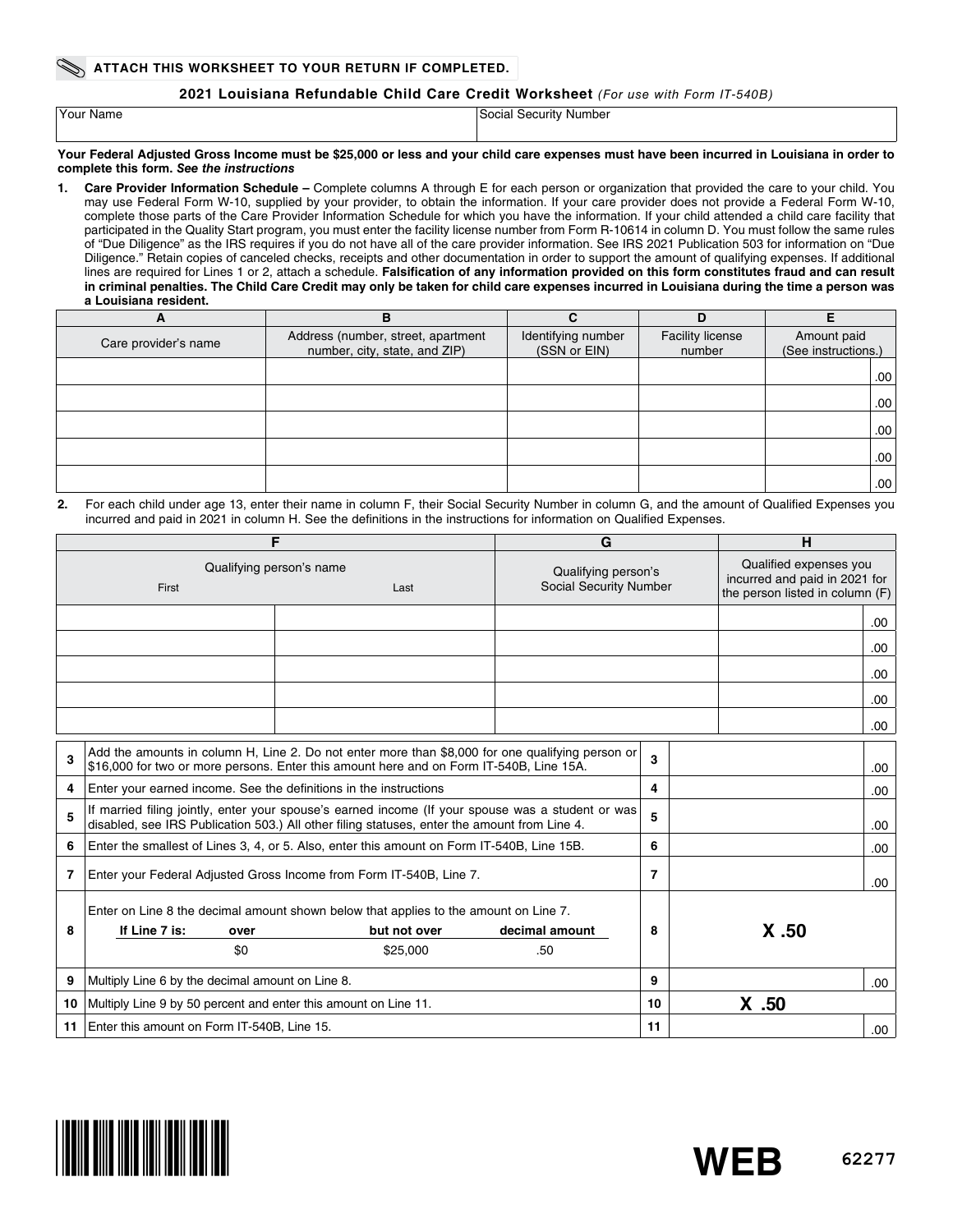#### **ATTACH THIS WORKSHEET TO YOUR RETURN IF COMPLETED.**

#### **2021 Louisiana Refundable School Readiness Credit Worksheet** *(For use with Form IT-540B)*

| <sup>1</sup> Your Name | Social Security Number |
|------------------------|------------------------|
|                        |                        |

R.S. 47:6104 provides a School Readiness Credit in addition to the credit for child care expenses as provided under R.S. 47:297.4. To qualify for this credit, the taxpayer must have Federal Adjusted Gross Income of \$25,000 or less and must have incurred child care expenses for a **qualified depen**dent under age six who attended a child care facility that is participating in the Quality Start Rating program administered by the Louisiana Department of Education. The qualifying child care facility must have provided the taxpayer with Form R-10614 which verifies the facility's name, the facility license number, the LA Revenue Account number, the Quality Star Rating, and the rating award date. A copy of Form R-10614 must be attached to your return. You must enter the facility license number in column D on Line 1 of the 2021 Louisiana Refundable Child Care Credit Worksheet to receive this credit. Retain copies of canceled checks, receipts and other documentation in order to support the amount of qualifying expenses.

#### **Complete this worksheet only if you claimed a Louisiana Refundable Child Care Credit on Form IT 540B, Line 15.**

| Enter the amount of 2021 Louisiana Refundable Child Care Credit found on |  |
|--------------------------------------------------------------------------|--|
|                                                                          |  |

Using the Quality Star Rating of the child care facility that your qualified dependent attended during 2021, shown on Form R-10614, determine the applicable percentage for the School Readiness Credit from the chart shown below:

| <b>Quality Rating</b><br>(A) | <b>Percentages for Star Rating</b><br>(B) |
|------------------------------|-------------------------------------------|
| <b>Five Star</b>             | $200\%$ (2.0)                             |
| <b>Four Star</b>             | $150\%$ (1.5)                             |
| <b>Three Star</b>            | $100\%$ (1.0)                             |
| Two Star                     | $50\%$ (.50)                              |
| One Star                     | $0\%$ (.00)                               |

2. Enter the number of your qualified dependents **under age six** who attended a:

|    | <b>Five Star Facility</b>                                                                             | and multiply the number by $2.0 \ldots \ldots \ldots \ldots$ (i) ______________.                        |  |
|----|-------------------------------------------------------------------------------------------------------|---------------------------------------------------------------------------------------------------------|--|
|    | Four Star Facility                                                                                    | and multiply the number by $1.5 \ldots \ldots \ldots \ldots$ (ii)                                       |  |
|    | Three Star Facility                                                                                   | and multiply the number by 1.0 $\dots \dots \dots \dots \dots$ (iii) ______________.                    |  |
|    | Two Star Facility                                                                                     |                                                                                                         |  |
| 3. |                                                                                                       |                                                                                                         |  |
| 4. |                                                                                                       | Multiply Line 1 by the total on Line 3. If the number results in a decimal, round to the nearest dollar |  |
|    | On Form IT-540B, Line 16 enter in the boxes designated for 5, 4, 3, or 2 the number of your qualified |                                                                                                         |  |

**62278**

**WEB**

dependents as shown on Line 2 above for the associated star rated facility.

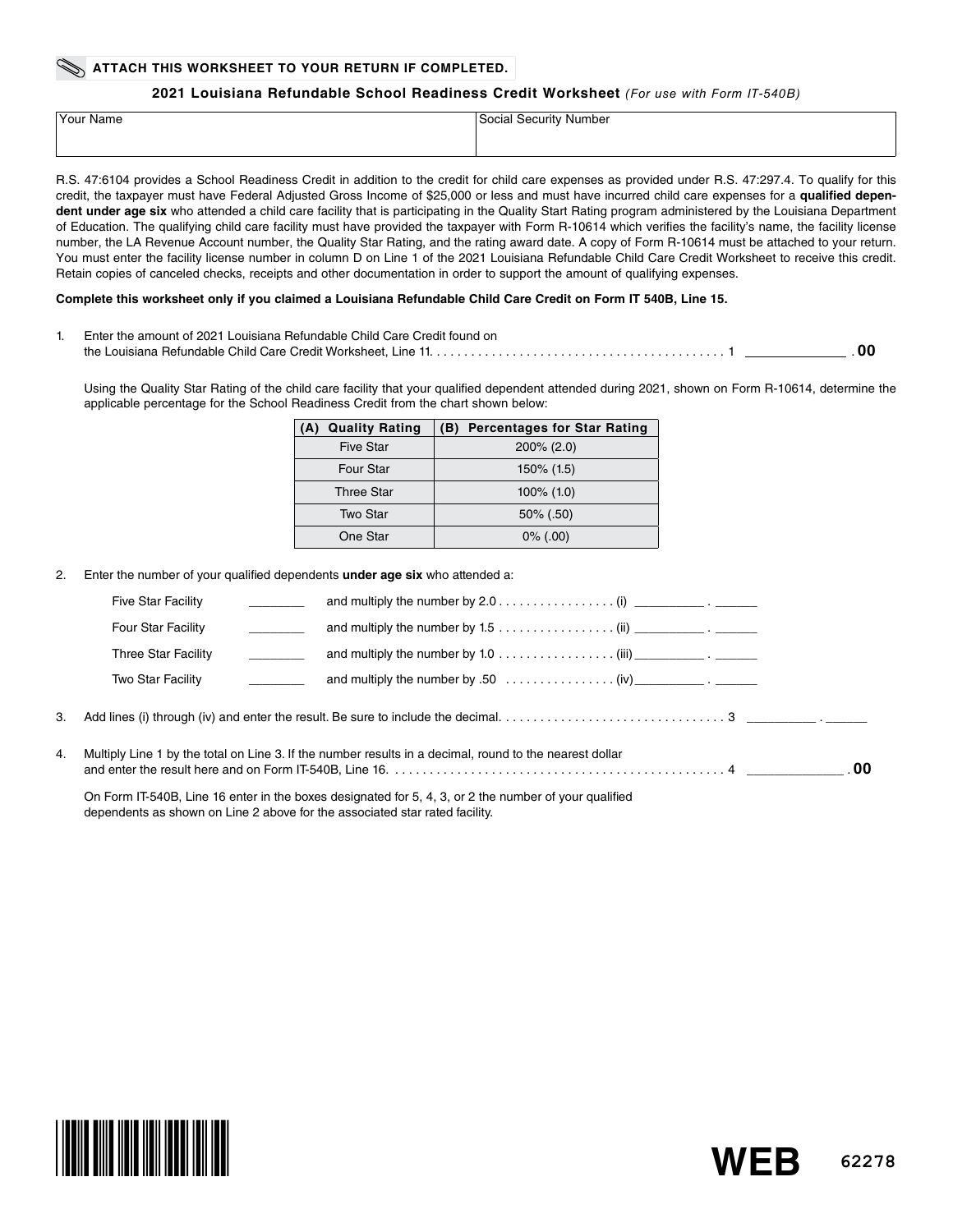### **ATTACH THIS WORKSHEET TO YOUR RETURN IF COMPLETED.**

| ∕our Name |  |
|-----------|--|

The Value of the Social Security Number Social Security Number

### **2021 Louisiana Nonrefundable Child Care Credit Worksheet** *(For use with Form IT-540B)*

| The Child Care Credit may only be taken for child care expenses incurred in Louisiana during the time a person was a Louisiana resident. |                                                                                                                                                                                                                                                                                                                                                                                                                                                                                                                                                                                        |              |          |  |  |  |  |  |
|------------------------------------------------------------------------------------------------------------------------------------------|----------------------------------------------------------------------------------------------------------------------------------------------------------------------------------------------------------------------------------------------------------------------------------------------------------------------------------------------------------------------------------------------------------------------------------------------------------------------------------------------------------------------------------------------------------------------------------------|--------------|----------|--|--|--|--|--|
| 1.                                                                                                                                       | Enter Federal Child Care Credit from Federal Form 1040 or 1040-SR, Schedule 3, Line 13g, or Line 2 if<br>applicable. NOTE: Retain copies of canceled checks, receipts and other documentation in order to support the<br>amount of qualifying expenses.                                                                                                                                                                                                                                                                                                                                | -1           | .00      |  |  |  |  |  |
| 1Α                                                                                                                                       | Enter the applicable percentage from the chart shown below.<br><b>Federal Adjusted Gross Income</b><br>Percentage                                                                                                                                                                                                                                                                                                                                                                                                                                                                      | 1А           | $x \sim$ |  |  |  |  |  |
|                                                                                                                                          | $$25,001 - $35,000$<br>$30\%$ (.30)<br>$$35,001 - $60,000$<br>$10\%$ (.10)<br>over \$60,000<br>$10\%$ (.10)                                                                                                                                                                                                                                                                                                                                                                                                                                                                            |              |          |  |  |  |  |  |
| 2                                                                                                                                        | Multiply your Federal Child Care Credit shown on Line 1 by the percentage shown on Line 1A and enter the<br>result. If your Federal Adjusted Gross Income is less than or equal to \$60,000, this is your available<br>Nonrefundable Child Care Credit for 2021. Proceed to Line 3.                                                                                                                                                                                                                                                                                                    | $\mathbf{2}$ | .00      |  |  |  |  |  |
|                                                                                                                                          | Important! If your Federal Adjusted Gross Income is greater than \$60,000, the amount on Line 2 is limited<br>2A to the LESSER of \$25.00, or 10 percent of the federal credit. If Line 2 is greater than \$25.00, enter \$25 here.<br>This is your available Nonrefundable Child Care Credit for 2021.                                                                                                                                                                                                                                                                                | 2Α           | .00      |  |  |  |  |  |
| 3                                                                                                                                        | Enter the amount of Louisiana income tax from Form IT-540B, Line 19.                                                                                                                                                                                                                                                                                                                                                                                                                                                                                                                   | 3            | .00      |  |  |  |  |  |
| 4                                                                                                                                        | If Line 3 is equal to zero, your entire Child Care Credit for 2021 (Line 2 or 2A above) will be carried forward to<br>2022. Also, any available carryforward from 2016 through 2020 will be carried forward to 2022. If Line 3 above<br>is equal to zero, enter zero "0" on Form IT-540B, Schedule J-NR, Lines 2 and 3. Stop here; you are finished<br>with the worksheet.                                                                                                                                                                                                             | 4            |          |  |  |  |  |  |
|                                                                                                                                          | Use Lines 5 through 8 to determine the amount of Nonrefundable Child Care Credit Carryforward<br>from 2016 through 2020 utilized for 2021.                                                                                                                                                                                                                                                                                                                                                                                                                                             |              |          |  |  |  |  |  |
| 5                                                                                                                                        | If Line 3 above is greater than zero, enter the amount from Line 3.                                                                                                                                                                                                                                                                                                                                                                                                                                                                                                                    | 5            | .00      |  |  |  |  |  |
| 6                                                                                                                                        | Enter the amount of any Child Care Credit Carryforward from 2016 through 2020.                                                                                                                                                                                                                                                                                                                                                                                                                                                                                                         | 6            | .00      |  |  |  |  |  |
| 7                                                                                                                                        | Subtract Line 6 from Line 5.                                                                                                                                                                                                                                                                                                                                                                                                                                                                                                                                                           | 7            | .00      |  |  |  |  |  |
| 8                                                                                                                                        | If Line 7 is less than or equal to zero, the amount of Child Care Credit Carryforward used for 2021 is equal to Line<br>5 above. Enter the amount from Line 5 above on Form IT-540B, Schedule J-NR, Line 3. If Line 7 is less than zero,<br>8<br>subtract Line 5 from Line 6 and enter the result here. This amount is your unused Child Care Credit Carryforward<br>from 2016 through 2020 that can be carried forward to 2022. Also, your entire Child Care Credit for 2021 (Line 2<br>or 2A above) will be carried forward to 2022. Stop here; you are finished with the worksheet. |              |          |  |  |  |  |  |
|                                                                                                                                          | Use Lines 9 through 13 to determine the amount of Child Care Credit Carryforward utilized from 2016 through 2020 plus any<br>amount of your 2021 Child Care Credit.                                                                                                                                                                                                                                                                                                                                                                                                                    |              | .00      |  |  |  |  |  |
| 9                                                                                                                                        | If Line 7 above is greater than zero, enter the amount of carryforward shown on Line 6 above on Form IT-540B,<br>Schedule J-NR, Line 3.                                                                                                                                                                                                                                                                                                                                                                                                                                                | 9            |          |  |  |  |  |  |
|                                                                                                                                          | 10 If Line 7 above is greater than zero, enter the amount from Line 7.                                                                                                                                                                                                                                                                                                                                                                                                                                                                                                                 | 10           | .00      |  |  |  |  |  |
|                                                                                                                                          | 11 Enter the amount of your 2021 Child Care Credit (Line 2 or Line 2A above).                                                                                                                                                                                                                                                                                                                                                                                                                                                                                                          | 11           | .00      |  |  |  |  |  |
|                                                                                                                                          | 12   Subtract Line 11 from Line 10.                                                                                                                                                                                                                                                                                                                                                                                                                                                                                                                                                    | 12           | .00      |  |  |  |  |  |
| 13.                                                                                                                                      | If Line 12 is greater than or equal to zero, your entire Child Care Credit for 2021 (Line 2 or 2A above) has been<br>utilized. Enter the amount from Line 11 above on Form IT-540B, Schedule J-NR, Line 2. Stop here; you are<br>finished with the worksheet.                                                                                                                                                                                                                                                                                                                          | 13           |          |  |  |  |  |  |
|                                                                                                                                          | Use Line 14 to determine what amount of your 2021 Child Care Credit you can claim.                                                                                                                                                                                                                                                                                                                                                                                                                                                                                                     |              |          |  |  |  |  |  |
| 14                                                                                                                                       | If Line 12 above is less than zero, the amount on Line 10 above is the amount of your 2021 Child Care Credit.<br>14<br>Enter the amount from Line 10 above on Form IT-540B. Schedule J-NR, Line 2.                                                                                                                                                                                                                                                                                                                                                                                     |              |          |  |  |  |  |  |
|                                                                                                                                          | Use Line 15 to determine the amount of your 2021 Child Care Credit to be carried forward to 2022.                                                                                                                                                                                                                                                                                                                                                                                                                                                                                      |              |          |  |  |  |  |  |
| 15                                                                                                                                       | If Line 12 above is less than zero, subtract Line 10 from Line 11 to compute your Child Care Carryforward to<br>2022. Enter the result here and keep this amount for your records.                                                                                                                                                                                                                                                                                                                                                                                                     | 15           | .00.     |  |  |  |  |  |

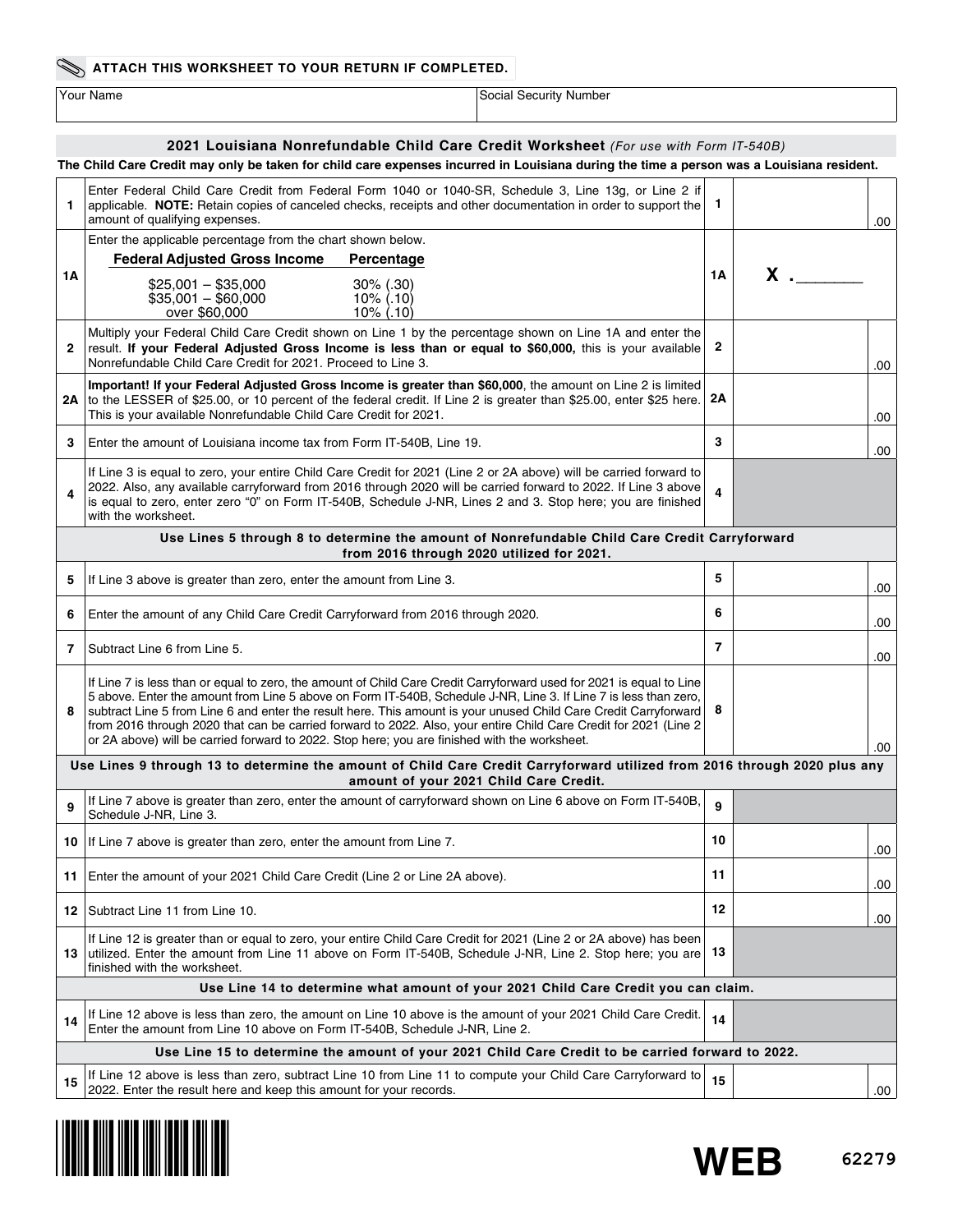# **ATTACH THIS WORKSHEET TO YOUR RETURN IF COMPLETED.**

Social Security Number

| 2021 Louisiana Nonrefundable School Readiness Credit Worksheet (For use with Form IT-540B)              |                                                                                                                                                                                                                                                                                                                                                                                                                                                                                                                                                                                                                                                                                                                                                                             |                 |  |     |  |  |  |  |
|---------------------------------------------------------------------------------------------------------|-----------------------------------------------------------------------------------------------------------------------------------------------------------------------------------------------------------------------------------------------------------------------------------------------------------------------------------------------------------------------------------------------------------------------------------------------------------------------------------------------------------------------------------------------------------------------------------------------------------------------------------------------------------------------------------------------------------------------------------------------------------------------------|-----------------|--|-----|--|--|--|--|
| See instructions.                                                                                       |                                                                                                                                                                                                                                                                                                                                                                                                                                                                                                                                                                                                                                                                                                                                                                             |                 |  |     |  |  |  |  |
| 1                                                                                                       | Enter the amount of 2021 Louisiana Nonrefundable Child Care Credit found on the Louisiana Nonrefundable<br>Child Care Credit Worksheet on either Line 2 or Line 2A.                                                                                                                                                                                                                                                                                                                                                                                                                                                                                                                                                                                                         | 1               |  | .00 |  |  |  |  |
| $\mathbf{2}$                                                                                            | Using the star rating of the child care facility that your qualified dependent attended during 2021, shown on Form R-10614, enter the number of your<br>qualified dependents under age six who attended a:<br>Five Star Facility<br><u> De Carlos de Ca</u><br>Four Star Facility<br>and multiply the number by $1.5$ (ii) ____________ . _______<br>$\begin{tabular}{ccccc} \multicolumn{2}{c }{\textbf{1} & \textbf{2} & \textbf{3} & \textbf{4} & \textbf{5} & \textbf{5} & \textbf{6} & \textbf{7} & \textbf{8} & \textbf{9} & \textbf{10} & \textbf{10} & \textbf{10} & \textbf{10} & \textbf{10} & \textbf{10} & \textbf{10} & \textbf{10} & \textbf{10} & \textbf{10} & \textbf{10} & \textbf{10} & \textbf{10} & \textbf{10} & \textbf{10} & \textbf{10} & \textbf$ |                 |  |     |  |  |  |  |
|                                                                                                         | <b>Three Star Facility</b><br>$\overline{\phantom{a}}$<br>Two Star Facility<br>On Form IT-540B, Schedule J-NR, Line 4 enter in the boxes designated for 5, 4, 3, or 2 the number of your qualified dependents as shown above<br>for the associated star rated facility.                                                                                                                                                                                                                                                                                                                                                                                                                                                                                                     |                 |  |     |  |  |  |  |
| 3                                                                                                       | Add lines (i) through (iv) and enter the result. Be sure to include the decimal.                                                                                                                                                                                                                                                                                                                                                                                                                                                                                                                                                                                                                                                                                            | 3<br>$X \sim 1$ |  |     |  |  |  |  |
| 4                                                                                                       | Multiply Line 1 by the total on Line 3. If the number results in a decimal, round to the nearest dollar and<br>enter the result here. This is your available Nonrefundable School Readiness Credit for 2021.                                                                                                                                                                                                                                                                                                                                                                                                                                                                                                                                                                | 4               |  | .00 |  |  |  |  |
| 5                                                                                                       | Enter the amount from Form IT-540B, Line 19.                                                                                                                                                                                                                                                                                                                                                                                                                                                                                                                                                                                                                                                                                                                                | 5               |  | .00 |  |  |  |  |
| 6                                                                                                       | Add the amounts of Nonrefundable credits from Form IT-540B, Schedule J-NR, Lines 2 and 3.                                                                                                                                                                                                                                                                                                                                                                                                                                                                                                                                                                                                                                                                                   | 6               |  | .00 |  |  |  |  |
| 7                                                                                                       | Subtract Line 6 from Line 5.                                                                                                                                                                                                                                                                                                                                                                                                                                                                                                                                                                                                                                                                                                                                                | $\overline{7}$  |  | .00 |  |  |  |  |
| 8                                                                                                       | If Line 7 is less than or equal to zero, your entire School Readiness Credit for 2021 (Line 4) will be carried forward to 2022. Also, any available<br>carryforward from 2016 through 2020 will be carried forward to 2022. If Line 7 above is less than or equal to zero, enter zero "0" on Form IT-540B,<br>Schedule J-NR, Lines 4 and 5. Stop here; you are finished with the worksheet.                                                                                                                                                                                                                                                                                                                                                                                 |                 |  |     |  |  |  |  |
|                                                                                                         | Use Lines 9 through 12 to determine the amount of Nonrefundable School Readiness Credit Carryforward<br>from 2016 through 2020 utilized for 2021.                                                                                                                                                                                                                                                                                                                                                                                                                                                                                                                                                                                                                           |                 |  |     |  |  |  |  |
| 9                                                                                                       | If Line 7 above is greater than zero, enter the amount from Line 7.                                                                                                                                                                                                                                                                                                                                                                                                                                                                                                                                                                                                                                                                                                         | 9               |  | .00 |  |  |  |  |
| 10                                                                                                      | Enter the amount of any School Readiness Credit Carryforward from 2016 through 2020.                                                                                                                                                                                                                                                                                                                                                                                                                                                                                                                                                                                                                                                                                        | 10              |  | .00 |  |  |  |  |
| 11                                                                                                      | Subtract Line 10 from Line 9.                                                                                                                                                                                                                                                                                                                                                                                                                                                                                                                                                                                                                                                                                                                                               | 11              |  | .00 |  |  |  |  |
| 12                                                                                                      | If Line 11 is less than or equal to zero, the amount of School Readiness Credit Carryforward used for 2021<br>is equal to Line 9. Enter the amount from Line 9 on Form IT-540B, Schedule J-NR, Line 5. If Line 11 is<br>less than zero, subtract Line 9 from Line 10 and enter the result here. This amount is your unused School<br>Readiness Credit Carryforward from 2016 through 2020 that can be carried forward to 2022. Also, your entire<br>School Readiness Credit for 2021 (Line 4) will be carried forward to 2022. Stop here; you are finished with<br>the worksheet.                                                                                                                                                                                           | 12              |  | .00 |  |  |  |  |
|                                                                                                         | Use Lines 13 through 17 to determine the amount of School Readiness Credit Carryforward utilized<br>from 2016 through 2020 plus any amount of your 2021 School Readiness Credit.                                                                                                                                                                                                                                                                                                                                                                                                                                                                                                                                                                                            |                 |  |     |  |  |  |  |
| 13                                                                                                      | If Line 11 above is greater than zero, enter the amount of carryforward shown on Line 10 above on Form IT-540B, Schedule J-NR, Line 5.                                                                                                                                                                                                                                                                                                                                                                                                                                                                                                                                                                                                                                      |                 |  |     |  |  |  |  |
| 14                                                                                                      | If Line 11 is greater than zero, enter the amount from Line 11.                                                                                                                                                                                                                                                                                                                                                                                                                                                                                                                                                                                                                                                                                                             | 14              |  | .00 |  |  |  |  |
| 15                                                                                                      | Enter the amount of your 2021 School Readiness Credit (Line 4).                                                                                                                                                                                                                                                                                                                                                                                                                                                                                                                                                                                                                                                                                                             | 15              |  | .00 |  |  |  |  |
| 16                                                                                                      | Subtract Line 15 from Line 14.                                                                                                                                                                                                                                                                                                                                                                                                                                                                                                                                                                                                                                                                                                                                              | 16              |  | .00 |  |  |  |  |
| 17                                                                                                      | If Line 16 is greater than or equal to zero, your entire School Readiness Credit for 2021 (Line 4) has been utilized. Enter the amount from Line 15<br>on Form IT-540B, Schedule J-NR, Line 4. Stop here; you are finished with the worksheet.                                                                                                                                                                                                                                                                                                                                                                                                                                                                                                                              |                 |  |     |  |  |  |  |
| Use Line 18 to determine what amount of your 2021 School Readiness Credit you can claim.                |                                                                                                                                                                                                                                                                                                                                                                                                                                                                                                                                                                                                                                                                                                                                                                             |                 |  |     |  |  |  |  |
| 18                                                                                                      | If Line 16 is less than zero, the amount on Line 14 is the amount of your 2021 School Readiness Credit. Enter the amount from Line 14 above on<br>Form IT-540B, Schedule J-NR, Line 4.                                                                                                                                                                                                                                                                                                                                                                                                                                                                                                                                                                                      |                 |  |     |  |  |  |  |
| Use Line 19 to determine the amount of your 2021 School Readiness Credit to be carried forward to 2022. |                                                                                                                                                                                                                                                                                                                                                                                                                                                                                                                                                                                                                                                                                                                                                                             |                 |  |     |  |  |  |  |
| 19                                                                                                      | If Line 16 is less than zero, subtract Line 14 from Line 15 to compute your School Readiness Carryforward<br>to 2022 Enter the result here and keep this amount for your records.                                                                                                                                                                                                                                                                                                                                                                                                                                                                                                                                                                                           | 19              |  | .00 |  |  |  |  |